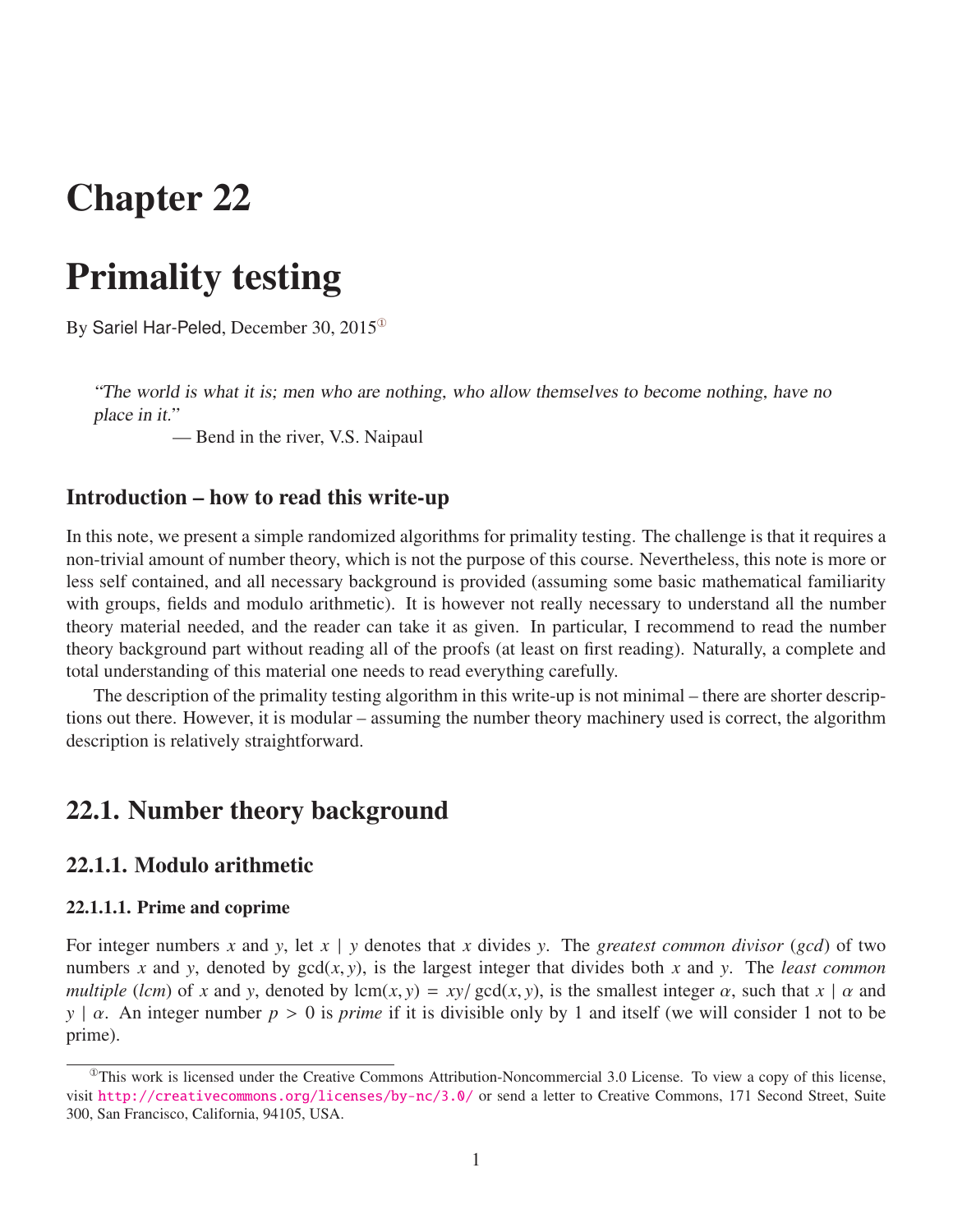Some standard definitions:

| $\Longleftrightarrow$ | $gcd(x, y) = 1$ ,                       |
|-----------------------|-----------------------------------------|
| $\Longleftrightarrow$ | $x \operatorname{div} y =  x/y $ ,      |
| $\Longleftrightarrow$ | x mod $y = x - y \lfloor x/y \rfloor$ . |
|                       |                                         |

The remainder *x* mod *y* is sometimes referred to as *residue*.

### 22.1.1.2. Computing gcd

Computing the gcd of two numbers is a classical algorithm, see code on the right – proving that it indeed returns the right result follows by an easy induction. It is easy to verify that if the input is made out of  $\log n$  bits, then this algorithm takes  $O(\text{poly}(\log n))$  time (i.e., it is polynomial in the input size). Indeed, doing basic operations on numbers (i.e., multiplication,

**EuclidGCD**
$$
(a, b)
$$
:  
\nif  $(b = 0)$   
\nreturn  $a$   
\nelse  
\nreturn EuclidGCD $(b, a \mod b)$ 

division, addition, subtraction, etc) with total of  $\ell$  bits takes  $O$ <sup>2</sup>) time (naively – faster algorithms are known).

Exercise 22.1.1. Show that  $gcd(F_n, F_{n-1}) = 1$ , where  $F_i$  is the *i*th Fibonacci number. Argue that for two consecutive Fibonacci numbers **Fuglid CCD** $(F, F)$ , takes  $O(n)$  time if every operation takes  $O(1)$  time consecutive Fibonacci numbers **EuclidGCD**( $F_n$ ,  $F_{n-1}$ ) takes  $O(n)$  time, if every operation takes  $O(1)$  time.

<span id="page-1-1"></span>**Lemma 22.1.2.** *For all*  $\alpha, \beta > 0$  *integers, there are integer numbers x and y, such that*  $gcd(\alpha, \beta) = \alpha x + \beta y$ , which can be computed in polynomial time; that is,  $O(poly(log \alpha + log \beta))$ .

*Proof:* If  $\alpha = \beta$  then the claim trivially holds. Otherwise, assume that  $\alpha > \beta$  (otherwise, swap them), and observe that gcd(*α*, β) = gcd(*α* mod β, β). In particular, by induction, there are integers *x'*, *y'*, such that  $gcd(\alpha \mod \beta, \beta) = r'(\alpha \mod \beta) + v' \beta$ . However  $\tau = \alpha \mod \beta = \alpha - \beta |\alpha| \beta|$ . As such we have gcd( $\alpha$  mod  $\beta$ , $\beta$ ) =  $x'(\alpha$  mod  $\beta$ ) +  $y'\beta$ . However,  $\tau = \alpha$  mod  $\beta = \alpha - \beta \lfloor \alpha/\beta \rfloor$ . As such, we have

> $gcd(\alpha, \beta) = gcd(\alpha \mod \beta, \beta) = x'(\alpha - \beta \lfloor \alpha/\beta \rfloor) + y'\beta = x'\alpha + (y' - \beta \lfloor \alpha/\beta \rfloor)$  $\overline{a}$

as claimed. The running time follows immediately by modifying **EuclidGCD** to compute these numbers.

We use  $\alpha \equiv \beta \pmod{n}$  or  $\alpha \equiv_n \beta$  to denote that  $\alpha$  and  $\beta$  are *congruent modulo n*; that is  $\alpha$  mod  $n =$ β mod *n*. Or put differently, we have *n* | ( $\alpha - \beta$ ). The set  $\mathbb{Z}_n = \{0, ..., n-1\}$  form a *group* under addition modulo *n* (see Definition 22.1.0) for a formal definition of a group). The more interesting groups is modulo *n* (see [Definition 22.1.9](#page-3-0)<sub>[p4](#page-3-0)</sub> for a formal definition of a group). The more interesting creature is  $\mathbb{Z}_n^* = \{x \mid x \in \{1, ..., n\}, x > 0\}$  and  $gcd(x, n) = 1\}$ , which is a *group* modulo *n* under multiplication.  $x \mid x \in \{1, ..., n\}, x > 0$ , and  $gcd(x, n) = 1\}$ , which is a *group* modulo *n* under multiplication.

<span id="page-1-2"></span>Remark 22.1.3. Observe that  $\mathbb{Z}_1^* = \{1\}$ , while for  $n > 1$ ,  $\mathbb{Z}_n^*$  does not contain *n*.

**Lemma 22.1.4.** For any element  $\alpha \in \mathbb{Z}_n^*$ , there exists a unique inverse element  $\beta = \alpha^{-1} \in \mathbb{Z}_n^*$  such that  $\alpha * \beta = 1$ . Furthermore, the inverse can be computed in polynomial time<sup>®</sup>  $\alpha * \beta \equiv_n 1$ *. Furthermore, the inverse can be computed in polynomial time*<sup>2</sup>.

*Proof:* Since  $\alpha \in \mathbb{Z}_n^*$ , we have that  $gcd(\alpha, n) = 1$ . As such, by [Lemma 22.1.2,](#page-1-1) there exists *x* and *y* integers, such that  $x\alpha + yn = 1$ . That is  $x\alpha = 1$  (mod *n*) and clearly  $\beta := x \mod n$  is the desired inverse, and it such that  $x\alpha + yn = 1$ . That is  $x\alpha \equiv 1 \pmod{n}$ , and clearly  $\beta := x \pmod{n}$  is the desired inverse, and it can be computed in polynomial time by [Lemma 22.1.2.](#page-1-1)

As for uniqueness, assume that there are two inverses  $\beta$ ,  $\beta'$  to  $\alpha < n$ , such that  $\beta < \beta' < n$ . But then  $\beta' \geq \beta'$  which is impossible as  $\beta \alpha \equiv_n \beta' \alpha \equiv_n 1$ , which implies that  $n | (\beta' - \beta) \alpha$ , which implies that  $n | \beta' - \beta$ , which is impossible as  $0 \le \beta' - \beta \le n$  $0 < \beta' - \beta < n$ .

<span id="page-1-0"></span> $^{\circ}$ Again, as is everywhere in this chapter, the polynomial time is in the number of bits needed to specify the input.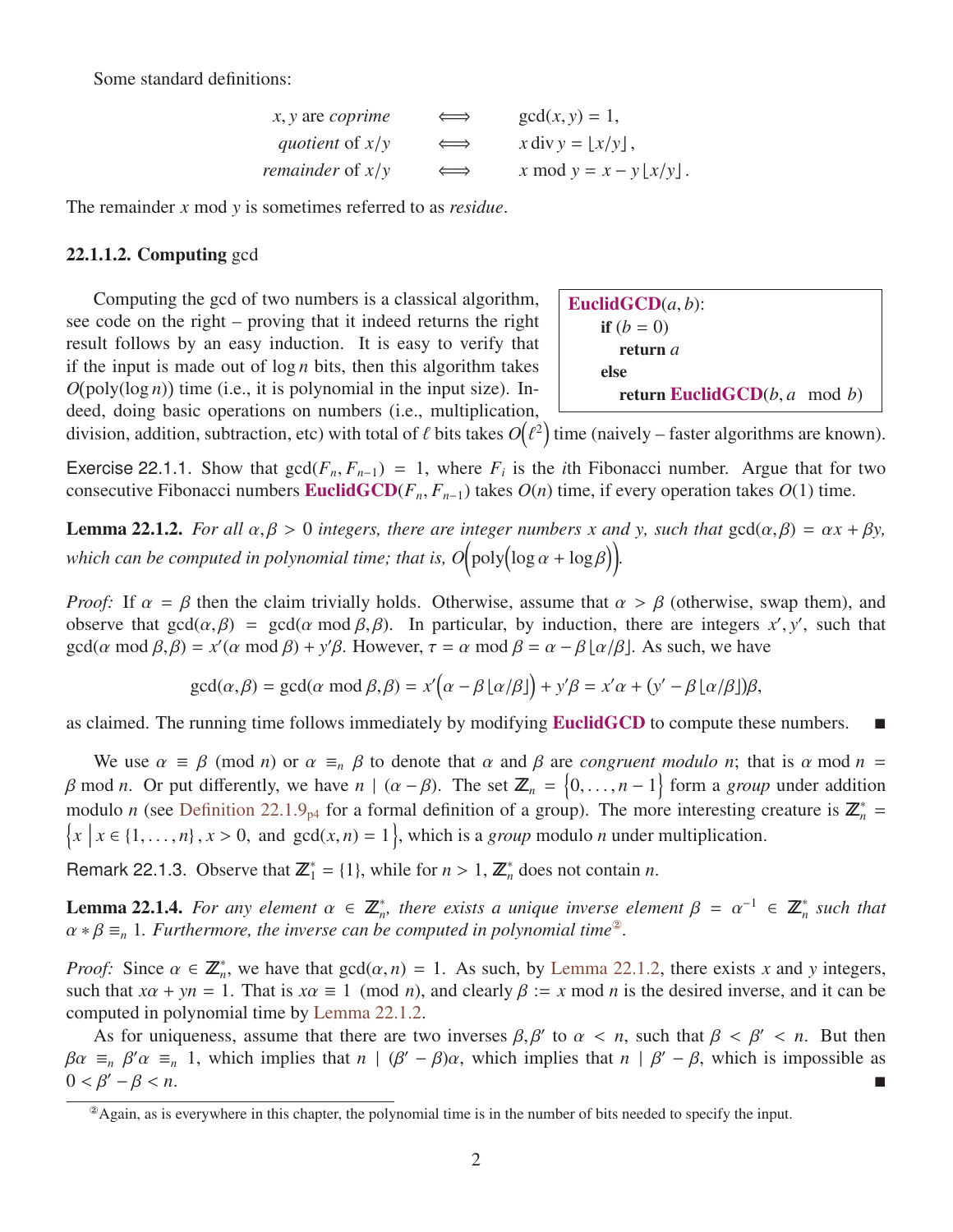It is now straightforward, but somewhat tedious, to verify the following (the interested reader that had not encountered this stuff before can spend some time proving this).

**Lemma 22.1.5.** The set  $\mathbb{Z}_n$  under the + operation modulo n is a group, as is  $\mathbb{Z}_n^*$  under multiplication mod*ulo n. More importantly, for a prime number p,*  $\mathbb{Z}_p$  *forms a field with the* +,  $*$  *operations modulo p (see [Definition 22.1.17](#page-5-0)[p6](#page-5-0)).*

#### 22.1.1.3. The Chinese remainder theorem

<span id="page-2-0"></span>**Theorem 22.1.6 (Chinese remainder theorem).** Let  $n_1, \ldots, n_k$  be coprime numbers, and let  $n = n_1 n_2 \cdots n_k$ .<br>For any residues  $r_i \in \mathbb{Z}$  *r.*  $\in \mathbb{Z}$  there is a unique  $r \in \mathbb{Z}$  which can be computed in polynomial t *For any residues*  $r_1 \in \mathbb{Z}_{n_1}, \ldots, r_k \in \mathbb{Z}_{n_k}$ , there is a unique  $r \in \mathbb{Z}_n$ , which can be computed in polynomial time, such that  $r \equiv r$ . (mod n.) for  $i = 1 - k$ *such that*  $r \equiv r_i \pmod{n_i}$ , for  $i = 1, \ldots, k$ .

*Proof:* By the coprime property of the *n<sub>i</sub>*s it follows that  $gcd(n_i, n/n_i) = 1$ . As such,  $n/n_i \in \mathbb{Z}_{n_i}^*$ , and it has a unique inverse *m*, modulo *n*; that is  $(n/n)$   $m_i = 1 \pmod{n}$ . So set  $r - \sum r_i m_i n/n$ . Observe that for  $i$ unique inverse  $m_i$  modulo  $n_i$ ; that is  $(n/n_i)m_i \equiv 1 \pmod{n_i}$ . So set  $r = \sum_i r_i m_i n/n_i$ . Observe that for  $i \neq j$ , we have that  $n_i + (n/n_i)$  and as such  $r_i m_i n/n_i$ . (mod  $n_i$ ) = 0 (mod n) As such we have have that  $n_j \mid (n/n_i)$ , and as such  $r_i m_i n/n_i \pmod{n_j} \equiv 0 \pmod{n_j}$ . As such, we have

$$
r \bmod n_j = \left(\sum_i \left(r_i m_i \frac{n}{n_i} \bmod n_j\right)\right) \bmod n_j = \left(r_j m_j \frac{n}{n_j} \bmod n_j\right) \bmod n_j = r_j * 1 \bmod n_j = r_j.
$$

As for uniqueness, if there is another such number *r'*, such that  $r < r' < n$ , then  $r' - r$  (mod  $n_i$ ) = 0 implying that  $n \mid r' - r$  for all *i*. Since all the *n* s are contine this implies that  $n \mid r' - r$  which is of course i that  $n_i | r'-r$ , for all *i*. Since all the  $n_i$  are coprime, this implies that  $n | r'-r$ , which is of course impossible.

<span id="page-2-2"></span>Lemma 22.1.7 (Fast exponentiation). *Given numbers b*, *<sup>c</sup>*, *n, one can compute b<sup>c</sup>* mod *n in polynomial time.*

*Proof:* The key property we need is that

$$
xy \bmod n = ((x \bmod n) (y \bmod n)) \bmod n.
$$

Now, if *c* is even, then we can compute

$$
b^c \bmod n = (b^{c/2})^2 \bmod n = (b^{c/2} \bmod n)^2 \bmod n.
$$

Similarly, if *c* is odd, we have

$$
b^c \mod n = (b \mod n) (b^{(c-1)/2})^2 \mod n = (b \mod n) (b^{(c-1)/2} \mod n)^2 \mod n.
$$

Namely, computing  $b^c$  mod *n* can be reduced to recursively computing  $b^{\lfloor c/2 \rfloor}$  mod *n*, and a constant number of operations (on numbers that are smaller than *n*). Clearly, the depth of the recursion is  $O(\log c)$ .

#### 22.1.1.4. Euler totient function

The *Euler totient function*  $\phi(n) = \left| \mathbb{Z}_n^* \right|$  is the number of positive integer numbers that at most *n* and are coprime with *n*. If *n* is prime then  $\phi(n) = n - 1$ with *n*. If *n* is prime then  $\phi(n) = n - 1$ .

<span id="page-2-1"></span>**Lemma 22.1.8.** *Let*  $n = p_1^{k_1}$  $p_1^{k_1} \cdots p_t^{k_t}$ , where the  $p_i$ *s* are prime numbers and the  $k_i$ *s* are positive integers (this is *the* prime factorization *of n*). Then  $\phi(n)$  =  $\prod^t$ *i*=1  $p_i^{k_i-1}$ *i* (*p<sup>i</sup>* <sup>−</sup> 1). *and this quantity can be computed in polynomial time if the factorization is given.*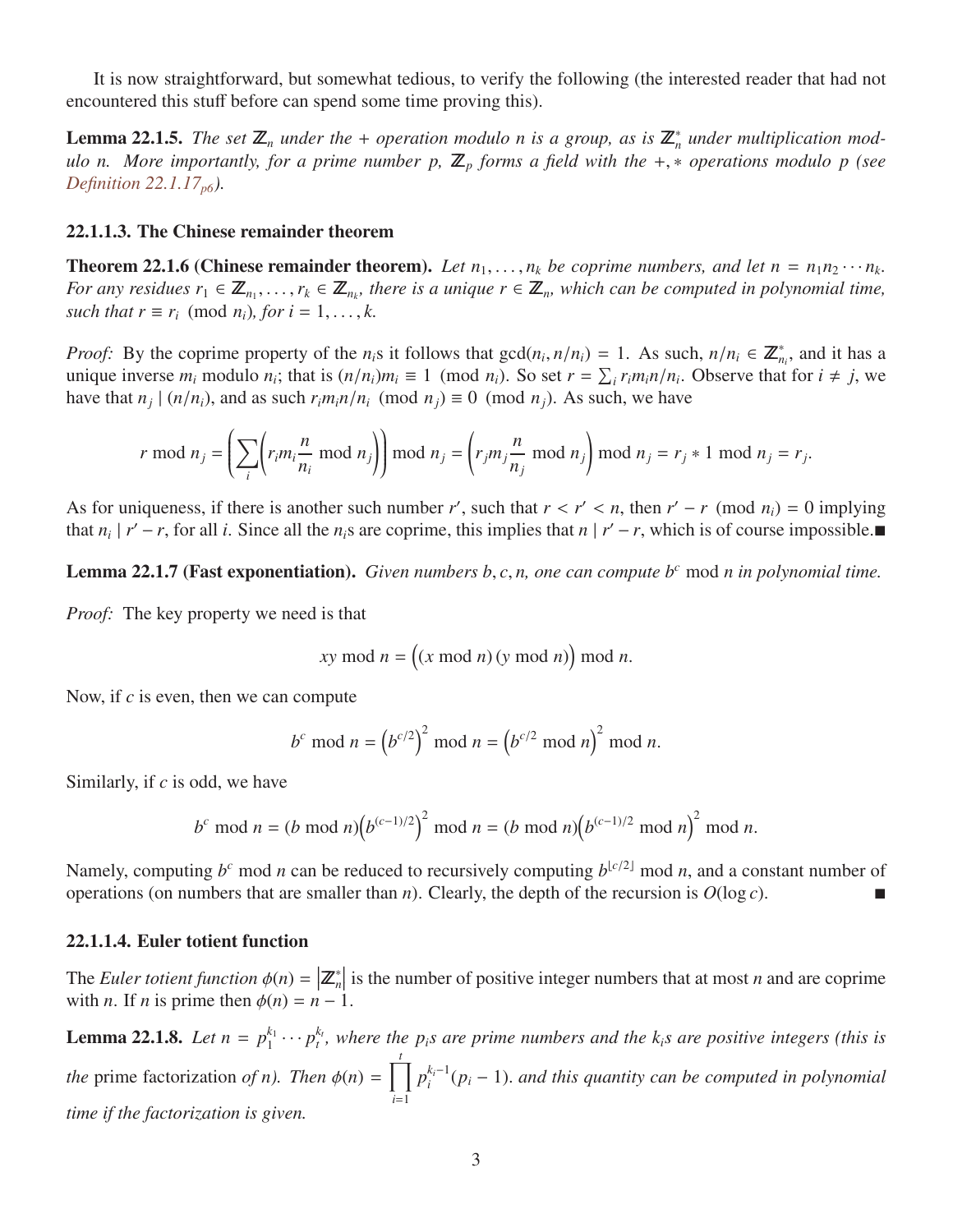*Proof:* Observe that  $\phi(1) = 1$  (see [Remark 22.1.3\)](#page-1-2), and for a prime number *p*, we have that  $\phi(p) = p - 1$ . Now, for  $k > 1$ , and *p* prime we have that  $\phi(p^k) = p^{k-1}(p-1)$ , as a number  $x \le p^k$  is coprime with  $p^k$ , if and only if <br>*x* mod  $p \ne 0$  and  $(p-1)/p$  fraction of the numbers in this range have this property *x* mod  $p \neq 0$ , and  $(p - 1)/p$  fraction of the numbers in this range have this property.

Now, if *n* and *m* are relative primes, then  $gcd(x, nm) = 1 \iff gcd(x, n) = 1$  and  $gcd(x, m) = 1$ . In particular, there are  $\phi(n)\phi(m)$  pairs  $(\alpha, \beta) \in \mathbb{Z}_n^* \times \mathbb{Z}_m^*$ , such that  $gcd(\alpha, n) = 1$  and  $gcd(\beta, m) = 1$ . By the Chinese remainder theorem [\(Theorem 22.1.6\)](#page-2-0), each such pair represents a unique number in the range 1, ..., *nm*, as desired.

Now, the claim follows by easy induction on the prime factorization of the given number.

### 22.1.2. Structure of the modulo group  $\mathbb{Z}_n$

### 22.1.2.1. Some basic group theory

<span id="page-3-0"></span>Definition 22.1.9. A *group* is a set,  $G$ , together with an operation  $\times$  that combines any two elements a and b to form another element, denoted  $a \times b$  or  $ab$ . To qualify as a group, the set and operation,  $(G, \times)$ , must satisfy the following:

- (A) (CLOSURE) For all  $a, b \in \mathcal{G}$ , the result of the operation,  $a \times b \in \mathcal{G}$ .
- (B) (Associativity) For all  $a, b, c \in G$ , we have  $(a \times b) \times c = a \times (b \times c)$ .
- (C) (IDENTITY ELEMENT) There exists an element  $i \in G$ , called the *identity element*, such that for every element  $a \in \mathcal{G}$ , the equation  $i \times a = a \times i = a$  holds.
- (D) (INVERSE ELEMENT) For each  $a \in G$ , there exists an element  $b \in G$  such that  $a \times b = b \times a = i$ .

A group is *abelian* (aka, *commutative group*) if for all  $a, b \in G$ , we have that  $a \times b = b \times a$ .

In the following we restrict our attention to abelian groups since it makes the discussion somewhat simpler. In particular, some of the claims below holds even without the restriction to abelian groups.

The identity element is unique. Indeed, if both  $f, g \in G$  are identity elements, then  $f = f \times g = g$ . Similarly, for every element  $x \in G$  there exists a unique inverse  $y = x^{-1}$ . Indeed, if there was another inverse *z*, then  $y = y \times i = y \times (x \times z) = (y \times x) \times z = i \times z = z.$ 

#### 22.1.2.2. Subgroups

For a group  $G$ , a subset  $H \subseteq G$  that is also a group (under the same operation) is a *subgroup*.

For *x*, *y* ∈ G, let us define *x* ∼ *y* if *x*/*y* ∈ H. Here *x*/*y* = *xy*<sup>-1</sup> and *y*<sup>-1</sup> is the inverse of *y* in G. Observe  $(y/x)(y) - (yx^{-1})(xy^{-1}) - i$  That is *y*/*x* is the inverse of *x*/*y* and it is in H. But that imp that  $(y/x)(x/y) = (yx^{-1})(xy^{-1}) = 1$ . That is  $y/x$  is the inverse of  $x/y$ , and it is in H. But that implies that  $x \approx y \implies y \approx x$ . Now if  $x \approx y$  and  $y \approx z$  then  $x/y \le z \in H$ . But then  $x/y \times y/z \in H$  and furthermore *x* ∼ *y*  $\implies$  *y* ∼ *x*. Now, if *x* ∼ *y* and *y* ∼ *z*, then *x*/*y*, *y*/*z* ∈ *H*. But then *x*/*y* × *y*/*z* ∈ *H*, and furthermore  $x/y \times y/z = xy^{-1}yz^{-1} = xz^{-1} = x/z$ . that is  $x \sim z$ . Together, this implies that ∼ is an equivalence relationship.<br>Furthermore, observe that if  $x/y = x/z$  then  $y^{-1} = x^{-1}(x/y) = x^{-1}(x/z) = z^{-1}$ , that is  $y = z$ . In particular, t

Furthermore, observe that if  $x/y = x/z$  then  $y^{-1} = x^{-1}(x/y) = x^{-1}(x/z) = z^{-1}$ , that is  $y = z$ . In particular, the equivalence class of  $x \in G$ , is  $[x] = \{z \in G \mid x \sim z\}$ . Observe that if  $x \in H$  then  $i/x = ix^{-1} = x^{-1} \in H$ , and thus  $i \sim x$ .  $x^{-1} = x^{-1}(x/y) = x^{-1}(x/z) = z^{-1}$ i ~ *x*. That is  $H = [x]$ . The following is now easy.

<span id="page-3-1"></span>**Lemma 22.1.10.** Let G be an abelian group, and let  $H \subseteq G$  be a subgroup. Consider the set  $G/H =$ <br> $\int [x] |x \in G|$  We claim that  $\|x\| = \lim_{\epsilon \to 0} \int \epsilon \epsilon$  any  $x, y \in G$ . Furthermore  $G/H$  is a group (that is the guo- $\left\{ [x] \mid x \in \mathcal{G} \right\}$ . We claim that  $\left| [x] \right| = \left| [y] \right|$  for any  $x, y \in \mathcal{G}$ . Furthermore  $\mathcal{G}/\mathcal{H}$  is a group (that is, the quotient group) with  $\left[ x \right] \times \left[ y \right] = \left[ x \times y \right]$ tient group), with  $[x] \times [y] = [x \times y]$ .

*Proof:* Pick an element  $\alpha \in [x]$ , and  $\beta \in [y]$ , and consider the mapping  $f(x) = x\alpha^{-1}\beta$ . We claim that *f* is one to one and onto from [*x*] to [*y*]. For any  $\alpha \in [x]$ , we have that  $\alpha \alpha^{-1} = \alpha/\alpha \in H$  As such  $f(\alpha) = \alpha \alpha$ one and onto from [*x*] to [*y*]. For any  $\gamma \in [x]$ , we have that  $\gamma \alpha^{-1} = \gamma/\alpha \in \mathcal{H}$  As such,  $f(\gamma) = \gamma \alpha^{-1} \beta \in [\beta] = [y]$ . Now, for any  $\gamma$ ,  $\gamma' \in [x]$  such that  $\gamma \neq \gamma'$ , we have that if  $f(\gamma) = \gamma \alpha^{-1} \beta = \gamma' \alpha^{-1} \beta = f(\gamma')$ , then by multiplying by  $\beta^{-1} \alpha$ , we have that  $\gamma = \gamma'$ . That is f is one to one, implying that  $|f(x)| = |f(y)|$ by  $\beta^{-1}\alpha$ , we have that  $\gamma = \gamma'$ . That is, *f* is one to one, implying that  $| [x] | = | [y] |$ .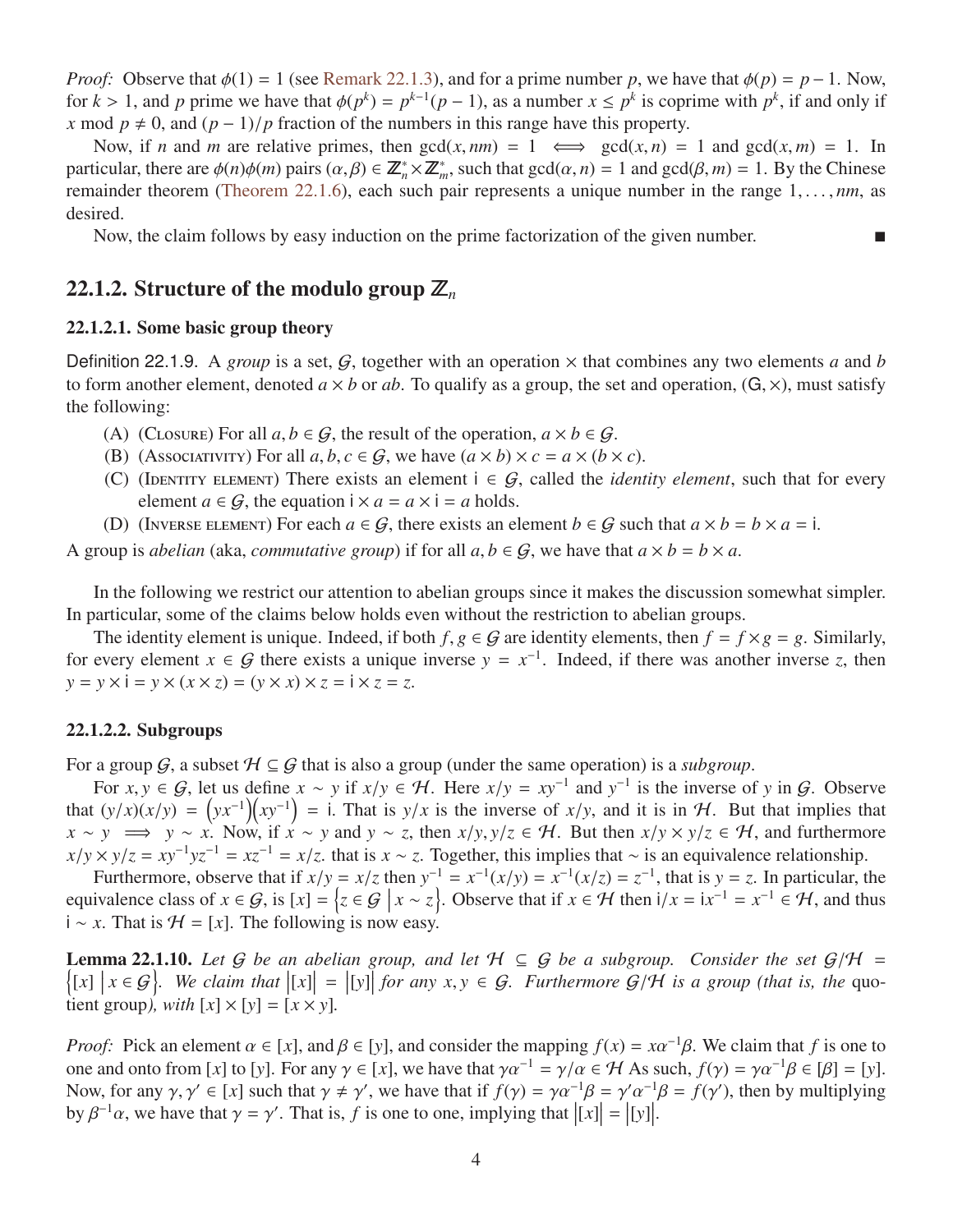The second claim follows by careful but tediously checking that the conditions in the definition of a group holds.

<span id="page-4-1"></span>**Lemma 22.1.11.** *For a finite abelian group* G *and a subgroup*  $H \subseteq G$ *, we have that*  $|H|$  *divides*  $|G|$ *. Proof:* By [Lemma 22.1.10,](#page-3-1) we have that  $|G| = |\mathcal{H}| \cdot |G/\mathcal{H}|$ , as  $\mathcal{H} = [i]$ .

### 22.1.2.3. Cyclic groups

<span id="page-4-0"></span>**Lemma 22.1.12.** For a finite group G, and any element  $g \in G$ , the set  $\langle g \rangle = \left\{ g^i \mid i \ge 0 \right\}$  is a group.

*Proof:* Since G is finite, there are integers  $i > j \ge 1$ , such that  $i \ne j$  and  $g^i = g^j$ , but then  $g^j \times g^{i-j} = g^i = g^j$ .<br>That is  $g^{i-j} = i$  and by definition we have  $g^{i-j} \in (g)$ . It is now straightforward to verify that t That is  $g^{i-j} = i$  and, by definition, we have  $g^{i-j} \in \langle g \rangle$ . It is now straightforward to verify that the other properties of a group hold for  $\langle g \rangle$ .

In particular, for an element  $g \in G$ , we define its *order* as  $\text{ord}(g) = |\langle g \rangle|$ , which clearly is the minimum positive integer *m*, such that  $g^m = i$ . Indeed, for  $j > m$ , observe that  $g^j = g^{j \mod m} \in X = \{i, g, g^2, \dots, g^{m-1}\},$ <br>which implies that  $\{g\} = X$ which implies that  $\langle g \rangle = X$ .

A group G is *cyclic*, if there is an element  $g \in G$ , such that  $\langle g \rangle = G$ . In such a case g is a *generator* of G.

<span id="page-4-2"></span>**Lemma 22.1.13.** *For any finite abelian group*  $G$ *, and any*  $g \in G$ *, we have that* ord(*g*) *divides*  $|G|$ *, and*  $g^{|G|} = i$ *.* 

*Proof*: By [Lemma 22.1.12,](#page-4-0) the set  $\langle g \rangle$  is a subgroup of G. By [Lemma 22.1.11,](#page-4-1) we have that ord $\langle g \rangle = |\langle g \rangle| + |G|$ . As such,  $g^{|\mathcal{G}|} = (g^{\text{ord}(g)})^{|G|/\text{ord}(g)} = (i)^{|G|/\text{ord}(g)}$  $=$  i.

### 22.1.2.4. Modulo group

<span id="page-4-3"></span>**Lemma 22.1.14.** For any integer n, consider the additive group  $\mathbb{Z}_n$ . Then, for any  $x \in \mathbb{Z}_n$ , we have that  $x \cdot \text{ord}(x) = \text{lcm}(x, n)$ *. In particular,*  $\text{ord}(x) = \frac{\text{lcm}(n, x)}{x}$ = *n*  $gcd(n, x)$ *. If n is prime, and*  $x \neq 0$  *then* ord $(x) =$  $|\mathbb{Z}_n| = n$ , and  $\mathbb{Z}_n$  *is a cyclic group.* 

*Proof:* We are working modulo *n* here under additions, and the identity element is 0. As such,  $x \cdot \text{ord}(x) \equiv_n 0$ , which implies that  $n \mid x \text{ ord}(x)$ . By definition,  $\text{ord}(x)$  is the minimal number that has this property, implying that  $\text{ord}(x) = \frac{\text{lcm}(n, x)}{x}$ . Now,  $\text{lcm}(n, x) = nx/\text{gcd}(n, x)$ . The second claim is now easy.

<span id="page-4-5"></span>**Theorem 22.1.15.** *(Euler's theorem) For all n and*  $x \in \mathbb{Z}_n^*$ *, we have*  $x^{\phi(n)} \equiv 1 \pmod{n}$ .<br>*(Format's theorem) If n is a prime then*  $\forall x \in \mathbb{Z}^*$ ,  $x^{p-1} \equiv 1 \pmod{n}$ . *(Fermat's theorem) If p is a prime then*  $\forall x \in \mathbb{Z}_p^*$   $x^{p-1} \equiv 1 \pmod{p}$ .

*Proof:* The group  $\mathbb{Z}_n^*$  is abelian and has  $\phi(n)$  elements, with 1 being the identity element (duh!). As such, by  $I_{\text{enms}}$  22.1.13, we have that  $x^{\phi(n)} - x^{\vert \mathbb{Z}_n^* \vert} = 1 \pmod{n}$  as claimed [Lemma 22.1.13,](#page-4-2) we have that  $x^{\phi(n)} = x^{\vert Z_n^* \vert} \equiv 1 \pmod{n}$ , as claimed.

The second claim follows by setting  $n = p$ , and recalling that  $\phi(p) = p - 1$ , if *p* is a prime.

One might be tempted to think that [Lemma 22.1.14](#page-4-3) implies that if *p* is a prime then  $\mathbb{Z}_p^*$  is a cyclic group, but this does not follow, as the cardinality of  $\mathbb{Z}_p^*$  is  $\phi(p) = p - 1$ , which is not a prime number (for  $p > 2$ ). To prove that  $\mathbb{Z}_p^*$  is cyclic, let us go back shortly to the totient function.

<span id="page-4-4"></span>**Lemma 22.1.16.** *For any n* > 0*, we have*  $\sum_{d|n} \phi(d) = n$ .

*Proof:* For any  $g > 0$ , let  $V_g = \{x \mid x \in \{1, ..., n\} \text{ and } \gcd(x, n) = g\}$ . Now,  $x \in V_g \iff \gcd(x, n) = g$ <br>  $\iff \gcd(x/g, n/g) = 1 \iff x/g \in \mathbb{Z}^*$ . Since *V*, *V<sub>2</sub> s* form a partition of 11 *n*<sup>1</sup> it follows that  $\iff \gcd(x/g, n/g) = 1 \iff x/g \in \mathbb{Z}_{n/g}^*$ . Since  $V_1, V_2, \dots, V_n$  form a partition of  $\{1, \dots, n\}$ , it follows that

$$
n = \sum_{g} |V_g| = \sum_{g|n} |\mathbb{Z}_{n/g}^*| = \sum_{g|n} \phi(n/g) = \sum_{d|n} \phi(d).
$$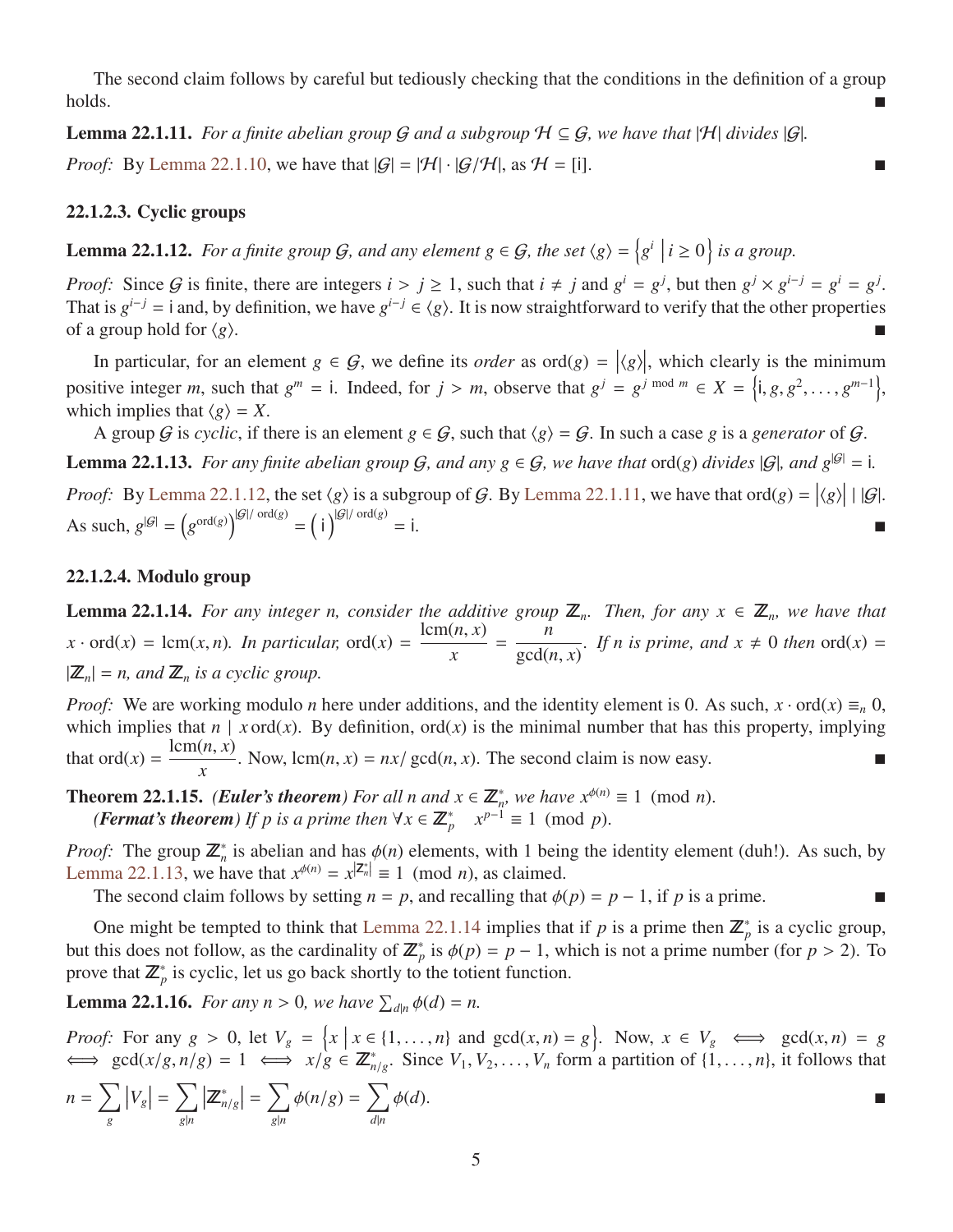### 22.1.2.5. Fields

<span id="page-5-0"></span>Definition 22.1.17. A *field* is an algebraic structure  $\langle F, +, *, 0, 1 \rangle$  consisting of two abelian groups:

(A)  $\mathbb F$  under  $+$ , with 0 being the identity element.

(B)  $\mathbb{F} \setminus \{0\}$  under \*, with 1 as the identity element (here  $0 \neq 1$ ).

Also, the following property (*distributivity of multiplication over addition*) holds:

$$
\forall a, b, c \in \mathbb{F} \qquad a * (b + c) = (a * b) + (a * c).
$$

We need the following: A polynomial *p* of degree *k* over a field F has at most *k* roots. indeed, if *p* has the root  $\alpha$  then it can be written as  $p(x) = (x - \alpha)q(x)$ , where  $q(x)$  is a polynomial of one degree lower. To see this, we divide  $p(x)$  by the polynomial  $(x - \alpha)$ , and observe that  $p(x) = (x - \alpha)q(x) + \beta$ , but clearly  $\beta = 0$  since  $p(\alpha) = 0$ . As such, if *p* had *t* roots  $\alpha_1, \ldots, \alpha_t$ , then  $p(x) = q(x) \prod_{i=1}^t (x - \alpha_i)$ , which implies that *p* would have degree at least *t*.

# 22.1.2.6.  $\mathbb{Z}_p^*$  is cyclic for prime numbers

For a prime number *p*, the group  $\mathbb{Z}_p^*$  has size  $\phi(p) = p - 1$ , which is not a prime number for  $p > 2$ . As such, <br>Lemma 22.1.13 does not imply that there must be an element in  $\mathbb{Z}^*$  that has order  $p - 1$  (and thu [Lemma 22.1.13](#page-4-2) does not imply that there must be an element in  $\mathbb{Z}_p^*$  that has order *p* − 1 (and thus  $\mathbb{Z}_p^*$  is cyclic). Instead, our argument is going to be more involved and less direct.

<span id="page-5-1"></span>**Lemma 22.1.18.** For  $k < n$ , let  $R_k = \{x \in \mathbb{Z}_p^* \mid \text{ord}(x) = k\}$  be the set of all numbers in  $\mathbb{Z}_p^*$  that are of order k.<br>We have that  $|R_i| < \phi(k)$ *We have that*  $|R_k| \leq \phi(k)$ *.* 

*Proof:* Clearly, all the elements of  $R_k$  are roots of the polynomial  $x^k - 1 = 0$  (mod *n*). By the above, this polynomial has at most *k* roots. Now, if  $R_k$  is not empty, then it contains an element  $x \in R_k$  of order *k*, which implies that for all  $i < j \le k$ , we have that  $x^i \ne x^j \pmod{n}$ , as the order of *x* is the size of  $\langle x \rangle$ , and the minimum  $k$  such that  $x^k = 1 \pmod{n}$ . In particular, we have that  $R_i \subset \langle x \rangle$  as for  $y = x^j$ , we have that  $y$ k such that  $x^k \equiv 1 \pmod{n}$ . In particular, we have that  $R_k \subseteq \langle x \rangle$ , as for  $y = x^j$ , we have that  $y^k \equiv_n x^{jk} \equiv_n 1^j \equiv_n 1$ .

Observe that for  $y = x^i$ , if  $g = \gcd(k, i) > 1$ , then  $y^{k/g} \equiv_n x^{i(k/g)} \equiv_n x^{\text{lcm}(i,k)} \equiv_n 1$ ; that is, ord(y)  $\le k/g < k$ ,<br> $y \notin R$ . As such  $R_i$  contains only elements of  $x^i$  such that  $\gcd(i, k) = 1$ . That is  $R_i \subset \mathbb{Z}^*$ . The claim and *y*  $\notin R_k$ . As such,  $R_k$  contains only elements of  $x^i$  such that  $gcd(i, k) = 1$ . That is  $R_k \subseteq \mathbb{Z}_k^*$ . The claim now readily follows as  $|\mathbb{Z}^*| = \phi(k)$ readily follows as  $\left| \mathbf{Z}_{k}^{*} \right|$  $= \phi(k).$ 

**Lemma 22.1.19.** For any prime p, the group  $\mathbb{Z}_p^*$  is cyclic.

*Proof:* For  $p = 2$  the claim trivially holds, so assume  $p > 2$ . If the set  $R_{p-1}$ , from [Lemma 22.1.18,](#page-5-1) is not empty, then there is  $g \in R_{p-1}$ , it has order  $p-1$ , and it is a generator of  $\mathbb{Z}_p^*$ , as  $\left| \mathbb{Z}_p^* \right| = p-1$ , implying that  $\mathbb{Z}_p^* = \langle g \rangle$ and this group is cyclic.

Now, by [Lemma 22.1.13,](#page-4-2) we have that for any  $y \in \mathbb{Z}_p^*$ , we have that ord(*y*)  $|p-1| = |\mathbb{Z}_p^*|$ . This implies that *R<sub>k</sub>* is empty if *k* does not divides *p* − 1. On the other hand, *R*<sub>1</sub>, . . . , *R*<sub>*p*</sub>-1 form a partition of  $\mathbb{Z}_p^*$ . As such, we have that have that

$$
p-1 = |\mathbb{Z}_{p}^{*}| = \sum_{k|p-1} |R_{k}| \leq \sum_{k|p-1} \phi(k) = p-1,
$$

by [Lemma 22.1.18](#page-5-1) and [Lemma 22.1.16](#page-4-4)<sub>[p5](#page-4-4)</sub>, implying that the inequality in the above display is equality, and for all *k* | *p* − 1, we have that  $|R_k| = \phi(k)$ . In particular,  $|R_{p-1}| = \phi(p-1) > 0$ , and by the above the claim follows.■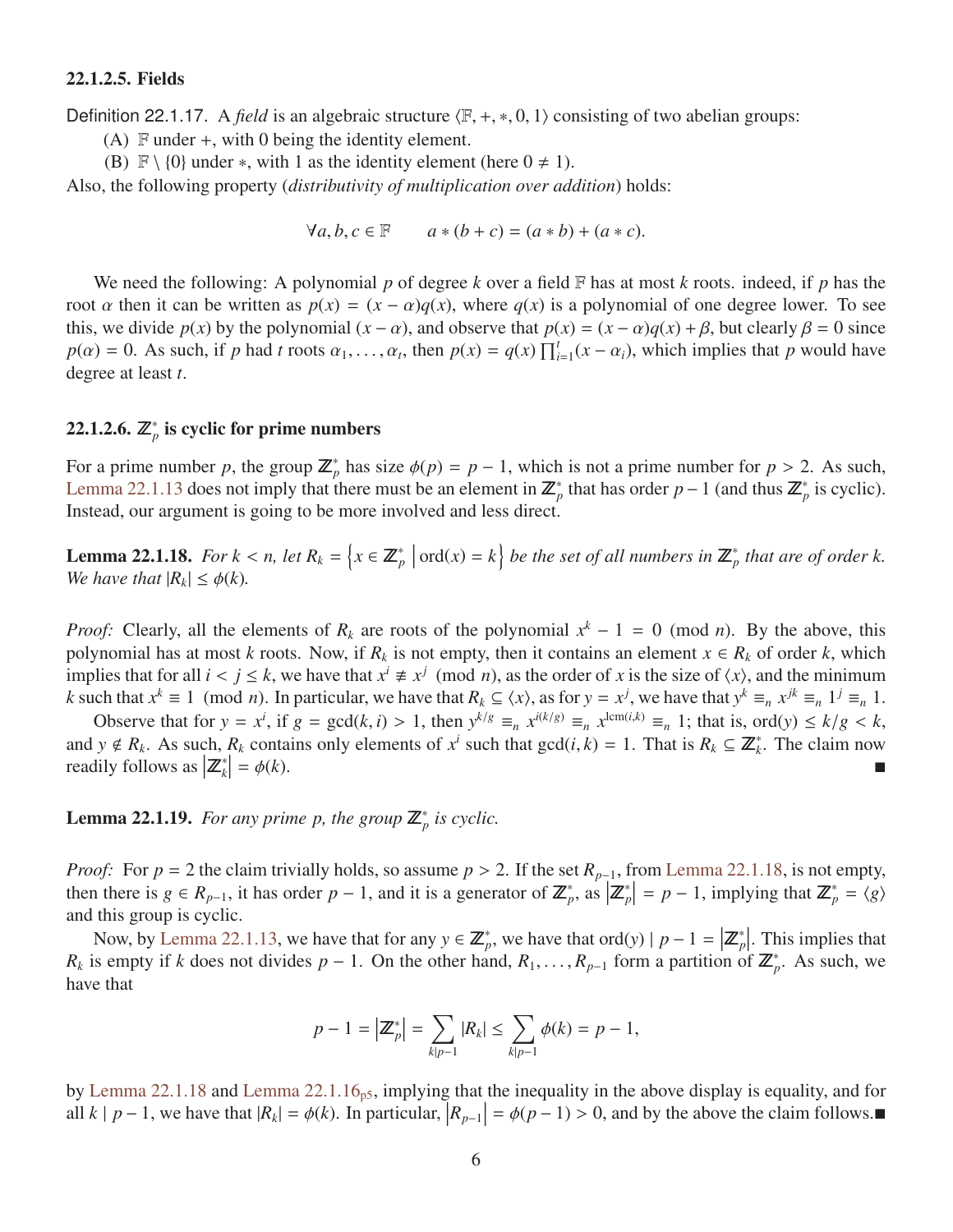# 22.1.2.7.  $\mathbb{Z}_n^*$  is cyclic for powers of a prime

<span id="page-6-1"></span>**Lemma 22.1.20.** Consider any odd prime p, and any integer  $c \ge 1$ , then the group  $\mathbb{Z}_n^*$  is cyclic, where  $n = p^c$ .

*Proof:* Let *g* be a generator of  $\mathbb{Z}_p^*$ . Observe that  $g^{p-1} \equiv 1 \mod p$ . The number  $g < p$ , and as such *p* does not divide *g* and also *p* does not divide *g* and also *p* does not divide not divide *g*, and also *p* does not divide  $g^{p-2}$ , and also *p* does not divide  $p-1$ . As such,  $p^2$  does not divide  $\Delta = (p-1)g^{p-2}p$ ; that is,  $\Delta \neq 0 \pmod{p^2}$ . As such, we have that

$$
(g+p)^{p-1} \equiv g^{p-1} + {p-1 \choose 1} g^{p-2} p \equiv g^{p-1} + \Delta \not\equiv g^{p-1} \pmod{p^2}
$$
  
\n
$$
\implies (g+p)^{p-1} \not\equiv 1 \pmod{p^2} \text{ or } g^{p-1} \not\equiv 1 \pmod{p^2}.
$$

Renaming  $g + p$  to be  $g$ , if necessary, we have that  $g^{p-1} \neq 1 \pmod{p^2}$ , but by [Theorem 22.1.15](#page-4-5)<sub>[p5](#page-4-5)</sub>,  $g^{p-1} \equiv 1$ (mod *p*). As such,  $g^{p-1} = 1 + \beta p$ , where *p* does not divide  $\beta$ . Now, we have

$$
g^{p(p-1)} = (1 + \beta p)^p = 1 + {p \choose 1} \beta p + \beta p^3 < \text{whatever} > 1 + \gamma_1 p^2,
$$

where  $\gamma_1$  is an integer (the *p*<sup>3</sup> is not a typo – the binomial coefficient contributes at least one factor of *p* – here we are using that  $n > 2$ ). In particular, as *p* does not divides *R* it follows that *p* does we are using that  $p > 2$ ). In particular, as *p* does not divides  $\beta$ , it follows that *p* does not divides  $\gamma_1$  either. Let us apply this argumentation again to

$$
g^{p^2(p-1)} = (1 + \gamma_1 p^2)^p = 1 + \gamma_1 p^3 + p^4
$$
  
 
$$
= 1 + \gamma_2 p^3,
$$

where again *p* does not divides  $\gamma_2$ . Repeating this argument, for  $i = 1, \ldots, c - 2$ , we have

$$
\alpha_i = g^{p^i(p-1)} = \left( g^{p^{i-1}(p-1)} \right)^p = \left( 1 + \gamma_{i-1} p^i \right)^p = 1 + \gamma_{i-1} p^{i+1} + p^{i+2} < \text{whatever} > 1 + \gamma_i p^{i+1},
$$

where *p* does not divides  $\gamma_i$ . In particular, this implies that  $\alpha_{c-2} = 1 + \gamma_{c-2} p^{c-1}$  and *p* does not divides  $\gamma_{c-2}$ .<br>This in turn implies that  $\alpha_{c-2} \neq 1 \pmod{p^c}$ This in turn implies that  $\alpha_{c-2} \not\equiv 1 \pmod{p^c}$ .<br>
Now the order of *a* in **Z** denoted by

Now, the order of *g* in  $\mathbb{Z}_n$ , denoted by *k*, must divide  $\left| \mathbb{Z}_n^* \right|$  by [Lemma 22.1.13](#page-4-2)<sub>[p5](#page-4-2)</sub>. Now  $\left| \mathbb{Z}_n^* \right| = \phi(n) =$ <br> $\frac{1}{n-1}$  see Lemma 22.1.8. So *k* Ln<sup>c-1</sup>(n – 1). Also  $\alpha_{n-1} \neq 1$  (mod n<sup>c</sup>) impli  $p^{c-1}(p-1)$ , see [Lemma 22.1.8](#page-2-1)<sub>[p3](#page-2-1)</sub>. So,  $k | p^{c-1}(p-1)$ . Also,  $\alpha_{c-2} \neq 1 \pmod{p^c}$ , implies that *k* does not divides  $p^{c-2}(p-1)$ . It follows that  $p^{c-1} | k$ . So, let us write  $k = p^{c-1}k'$ , where  $k' \leq (p-1)$ . This, by  $p^{c-2}(p-1)$ . It follows that  $p^{c-1} \mid k$ . So, let us write  $k = p^{c-1}k'$ , where  $k' \le (p-1)$ . This, by definition, implies that  $g^k \equiv 1 \pmod{p^c}$ . Now,  $g^p \equiv g \pmod{p}$ , because *g* is a generator of  $\mathbb{Z}_p^*$ . As such, we have that

$$
g^k \equiv_p g^{p^{\delta_k}} \equiv_p (g^p)^{p^{\delta-1_k}} \equiv_p (g)^{p^{\delta-1_k}} \equiv_p \ldots \equiv_p (g)^{k'} \equiv_p \left(g^k \bmod p^c\right) \bmod p \equiv_p 1.
$$

Namely,  $g^{k'} \equiv 1 \pmod{p}$ , which implies, as *g* as a generator of  $\mathbb{Z}_p^*$ , that either  $k' = 1$  or  $k' = p - 1$ . The case  $k' = 1$  is impossible, as this implies that  $g = 1$ , and it can not be the generator of  $\mathbb{Z}_p^*$ . We conclude that  $k = p^{c-1}(p-1)$ ; that is,  $\mathbb{Z}_n^*$ is cyclic.

### 22.1.3. Quadratic residues

#### 22.1.3.1. Quadratic residue

Definition 22.1.21. An integer  $\alpha$  is a *quadratic residue* modulo a positive integer *n*, if gcd( $\alpha$ , *n*) = 1 and for some integer  $β$ , we have  $α \equiv β^2 \pmod{n}$ .

<span id="page-6-0"></span>**Theorem 22.1.22 (Euler's criterion).** Let p be an odd prime, and  $\alpha \in \mathbb{Z}_p^*$ . We have that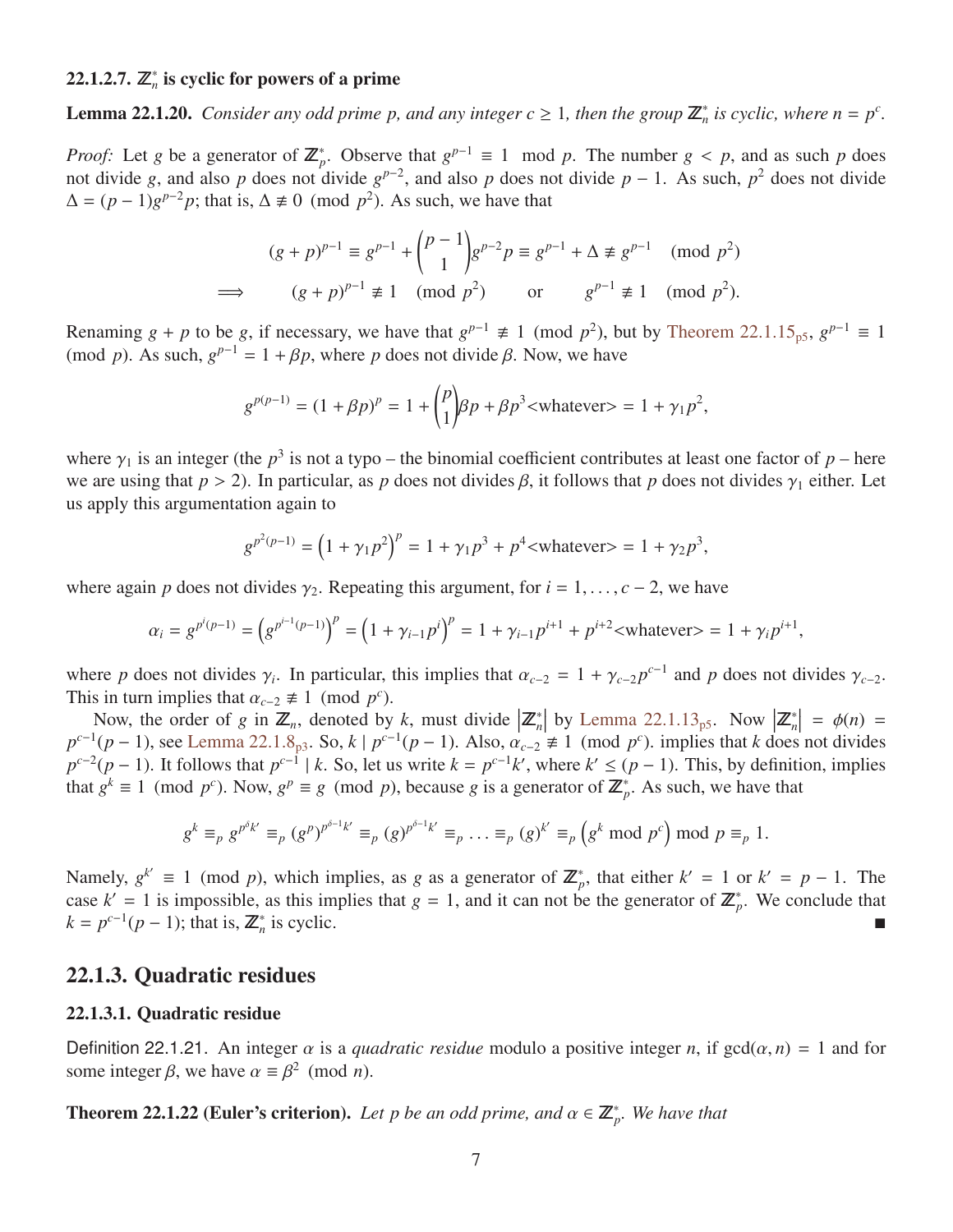- *(A)*  $\alpha^{(p-1)/2} \equiv_p \pm 1$ .<br>*(B)* If  $\alpha$  is a quadri-
- *(B)* If  $\alpha$  *is a quadratic residue, then*  $\alpha^{(p-1)/2} \equiv_p 1$ .<br>(C) If  $\alpha$  is not a quadratic residue, then  $\alpha^{(p-1)/2}$
- *(C) If*  $\alpha$  *is not a quadratic residue, then*  $\alpha^{(p-1)/2} \equiv_p -1$ *.*

*Proof:* (A) Let  $\gamma = \alpha^{(p-1)/2}$ , and observe that  $\gamma^2 \equiv_p \alpha^{p-1} \equiv 1$ , by Fermat's theorem [\(Theorem 22.1.15](#page-4-5)<sub>[p5](#page-4-5)</sub>), which implies that  $\gamma$  is either +1 or -1, as the polynomial  $x^2 - 1$  has at most two roots over a field implies that  $\gamma$  is either +1 or −1, as the polynomial  $x^2 - 1$  has at most two roots over a field.

(B) Let  $\alpha \equiv_p \beta^2$ , and again by Fermat's theorem, we have  $\alpha^{(p-1)/2} \equiv_p \beta^{p-1} \equiv_p 1$ .<br>(C) Let *X* he the set of algregate in  $\mathbb{Z}^*$  that are not available positive, and as

(C) Let *X* be the set of elements in  $\mathbb{Z}_p^*$  that are not quadratic residues, and consider  $\alpha \in X$ . Since  $\mathbb{Z}_p^*$  is<br>roun, for any  $x \in \mathbb{Z}^*$  there is a unique  $y \in \mathbb{Z}^*$  such that  $xy = \alpha$ . As such we partit a group, for any  $x \in \mathbb{Z}_p^*$  there is a unique  $y \in \mathbb{Z}_p^*$  such that  $xy \equiv_p \alpha$ . As such, we partition  $\mathbb{Z}_p^*$  into pairs  $C = \{(x, y) \mid x, y \in \mathbb{Z}_p^* \text{ and } xy \equiv_p \alpha\}.$  We have that

$$
\tau \equiv_p \prod_{\beta \in \mathbf{Z}_p^*} \beta \equiv_p \prod_{\{x,y\} \in C} xy \equiv_p \prod_{\{x,y\} \in C} \alpha \equiv_p \alpha^{(p-1)/2}.
$$

Let consider a similar set of pair, but this time for 1:  $D = \{(x, y) | x, y \in \mathbb{Z}_p^*, x \neq y \text{ and } xy \equiv_p 1\}$ . Clearly, *D* does not contain  $-1$  and 1 but all other elements in  $\mathbb{Z}^*$  are in *D*. As such does not contain  $-1$  and 1, but all other elements in  $\mathbb{Z}_p^*$  are in *D*. As such,

$$
\tau \equiv_p \prod_{\beta \in \mathbb{Z}_p^*} \beta \equiv_p (-1) \prod_{\{x,y\} \in D} xy \equiv_p \prod_{\{x,y\} \in D} 1 \equiv_p -1.
$$

#### 22.1.3.2. Legendre symbol

For an odd prime p, and an integer a with  $gcd(a, n) = 1$ , the *Legendre symbol*  $(a | p)$  is one if a is a quadratic residue modulo *p*, and  $-1$  otherwise (if *p* | *a*, we define  $(a | p) = 0$ ). Euler's criterion [\(Theorem 22.1.22\)](#page-6-0) implies the following equivalent definition.

<span id="page-7-3"></span>Definition 22.1.23. The *Legendre symbol*, for a prime number p, and  $a \in \mathbb{Z}_p^*$ , is

<span id="page-7-2"></span>
$$
(a | p) = a^{(p-1)/2} \pmod{p}.
$$

The following is easy to verify.

Lemma 22.1.24. *Let p be an odd prime, and let a*, *b be integer numbers. We have:*

- *(i)*  $(-1 | p) = (-1)^{(p-1)/2}$ . *(ii)*  $(a | p)(b | p) = (ab | p)$ .
- *(iii) If*  $a \equiv_p b$  *then*  $(a | p) = (b | p)$ *.*

<span id="page-7-0"></span>Lemma 22.1.25 (Gauss' lemma). *Let p be an odd prime and let a be an integer that is not divisible by p. Let*  $X = \{ \alpha_j = ja \pmod{p} \mid j = 1, \ldots, (p-1)/2 \}, \text{ and } L = \{ x \in X \mid x > p/2 \} \subseteq X. \text{ Then } (a \mid p) = (-1)^n, \text{ where }$  $n = |L|$ .

*Proof:* Observe that for any distinct *i*, *j*, such that  $1 \le i \le j \le (p-1)/2$ , we have that *ja*  $\equiv ia \pmod{p}$  implies that  $(j - i)a \equiv 0 \pmod{p}$ , which is impossible as  $j - i < p$  and  $gcd(a, p) = 1$ . As such, all the elements of *X* are distinct, and  $|X| = (p - 1)/2$ . We have a somewhat stronger property: If  $ja \equiv p - ia \pmod{p}$  implies  $(j + i)a \equiv 0 \pmod{p}$ , which is impossible. That is, *S* = *X* \ *L*, and  $\overline{L} = \{p - \ell \mid \ell \in L\}$  are disjoint, and  $S \cup \overline{L} = \{1, ..., (p-1)/2\}$ . As such,

$$
\left(\frac{p-1}{2}\right)! \equiv \prod_{x \in S} x \cdot \prod_{y \in L} (p-y) \equiv (-1)^n \prod_{x \in S} x \cdot \prod_{y \in L} y \equiv (-1)^n \prod_{j=1}^{(p-1)/2} ja \equiv (-1)^n a^{(p-1)/2} \left(\frac{p-1}{2}\right)! \pmod{p}.
$$

<span id="page-7-1"></span>Dividing both sides by  $(-1)^n((p-1)/2)!$ , we have that  $(a | p) \equiv a^{(p-1)/2} \equiv (-1)^n \pmod{p}$ , as claimed. ■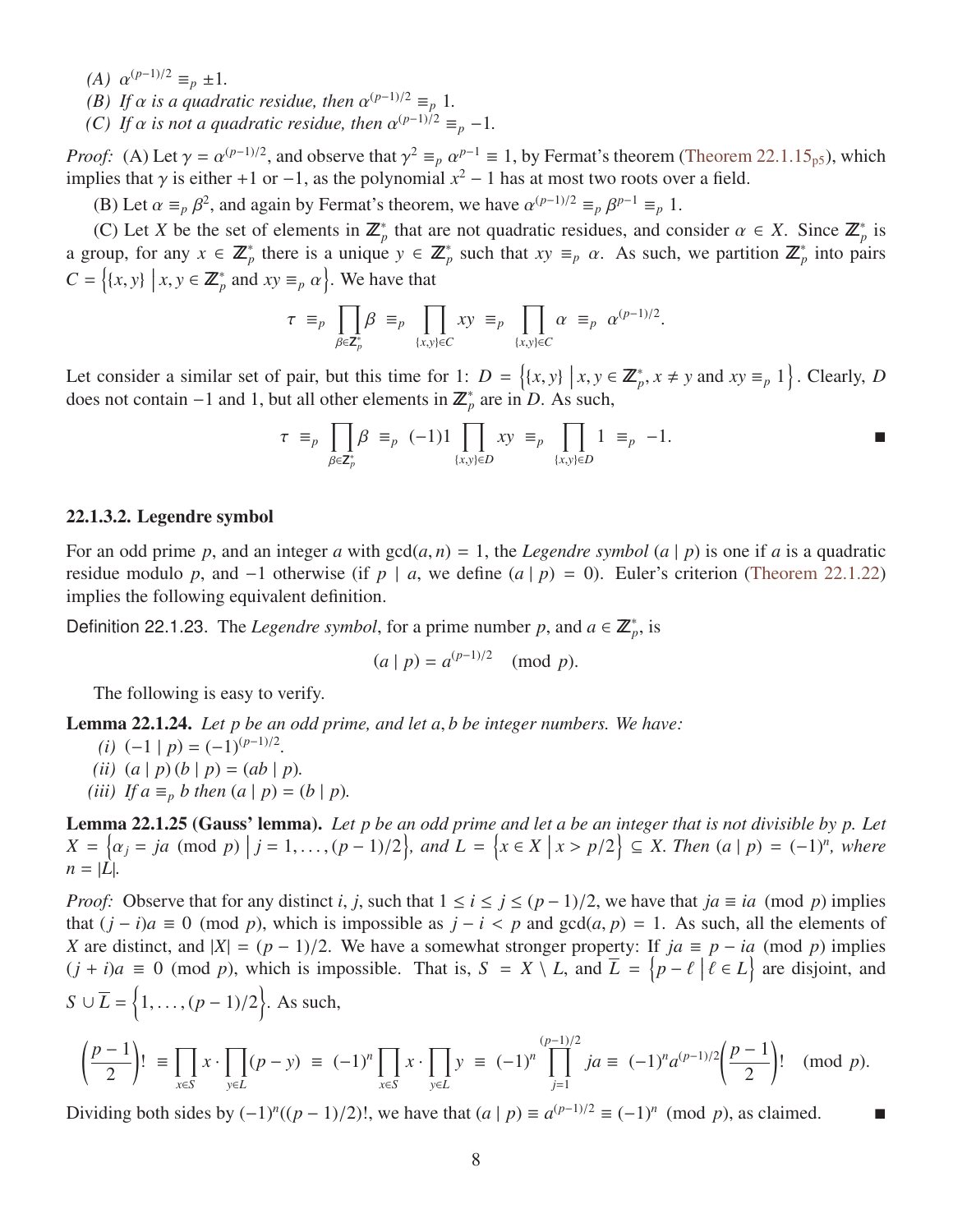**Lemma 22.1.26.** *If p is an odd prime, and a* > 2 *and*  $gcd(a, p) = 1$  *then*  $(a | p) = (-1)^{\Delta}$ *, where*  $\Delta = (p-1)/2$ (*p* X<sup>−</sup>1)/<sup>2</sup>  $\sum_{j=1}$  [*ja*/*p*]*. Furthermore, we have*  $(2 | p) = (-1)^{(p^2-1)/8}$ *.* 

*Proof:* Using the notation of [Lemma 22.1.25,](#page-7-0) we have

$$
\sum_{j=1}^{(p-1)/2} ja = \sum_{j=1}^{(p-1)/2} \left( \lfloor ja/p \rfloor p + (ja \bmod p) \right) = \Delta p + \sum_{x \in S} x + \sum_{y \in L} y = (\Delta + n)p + \sum_{x \in S} x - \sum_{y \in \overline{L}} y
$$

$$
= (\Delta + n)p + \sum_{j=1}^{(p-1)/2} j - 2 \sum_{y \in \overline{L}} y.
$$

Rearranging, and observing that  $\sum_{j=1}^{(p-1)/2} j = \frac{p-1}{2}$  $\frac{-1}{2} \cdot \frac{1}{2}$  $rac{1}{2} igg(\frac{p-1}{2} igg)$  $\frac{-1}{2} + 1$ ) =  $\frac{p^2 - 1}{8}$  $\frac{1}{8}$ . We have that

$$
(a-1)\frac{p^2-1}{8} = (\Delta+n)p - 2\sum_{y \in \overline{L}} y. \qquad \implies \qquad (a-1)\frac{p^2-1}{8} \equiv (\Delta+n)p \pmod{2}.
$$
 (22.1)

Observe that  $p \equiv 1 \pmod{2}$ , and for any *x* we have that  $x \equiv -x \pmod{2}$ . As such, and if *a* is odd, then the above implies that  $n \equiv \Delta \pmod{2}$ . Now the claim readily follows from [Lemma 22.1.25.](#page-7-0)

As for  $(2 | p)$ , setting  $a = 2$ , observe that  $\lfloor ja/p \rfloor = 0$ , for  $j = 0, \ldots (p-1)/2$ , and as such  $\Delta = 0$ . Now, [Eq. \(22.1\)](#page-8-0) implies that  $\frac{p^2-1}{8}$  $\frac{a}{8} = n \pmod{2}$ , and the claim follows from [Lemma 22.1.25.](#page-7-0)

<span id="page-8-1"></span>Theorem 22.1.27 (*Law of quadratic reciprocity*). *If p and q are distinct odd primes, then*

<span id="page-8-0"></span>
$$
(p | q) = (-1)^{\frac{p-1}{2} \frac{q-1}{2}} (q | p).
$$

*Proof:* Let  $S = \{(x, y) | 1 \le x \le (p - 1)/2 \text{ and } 1 \le y \le (q - 1)/2 \}$ . As  $\text{lcm}(p, q) = pq$ , it follows that there are no  $(x, y) \in S$  such that  $qx = ny$  as all such numbers are strict smaller than *ng*. Now let no  $(x, y) \in S$ , such that  $qx = py$ , as all such numbers are strict smaller than pq. Now, let

$$
S_1 = \{(x, y) \in S \mid qx > py\}
$$
 and  $S_2 = \{(x, y) \in S \mid qx < py\}.$ 

Now,  $(x, y) \in S_1$  ⇔  $1 \le x \le (p - 1)$ , and  $1 \le y \le \lfloor qx/p \rfloor$ . As such, we have  $|S_1| = \sum_{x=1}^{(p-1)/2} \lfloor qx/p \rfloor$ , and  $\min_{x \in S_1} |S_1| = \sum_{x=1}^{(p-1)/2} \lfloor qx/p \rfloor$ , and similarly  $|S_2| = \sum_{y=1}^{(q-1)/2} \lfloor py/q \rfloor$ . We have

$$
\tau = \frac{p-1}{2} \cdot \frac{q-1}{2} = |S| = |S_1| + |S_2| = \underbrace{\sum_{x=1}^{(p-1)/2} \lfloor qx/p \rfloor}_{\tau_1} + \underbrace{\sum_{y=1}^{(q-1)/2} \lfloor py/q \rfloor}_{\tau_2}
$$

The claim now readily follows by [Lemma 22.1.26,](#page-7-1) as  $(-1)^{\tau} = (-1)^{\tau_1}(-1)^{\tau_2} = (p | q) (q | p)$ . ■

### 22.1.3.3. Jacobi symbol

<span id="page-8-2"></span>Definition 22.1.28. For any integer *a*, and an odd number *n* with prime factorization  $n = p_1^{k_1}$  $i_1^{k_1} \cdots p_t^{k_t}$ , its *Jacobi symbol* is

$$
[\![a \mid n]\!] = \prod_{i=1}^t (a \mid p_i)^{k_i}.
$$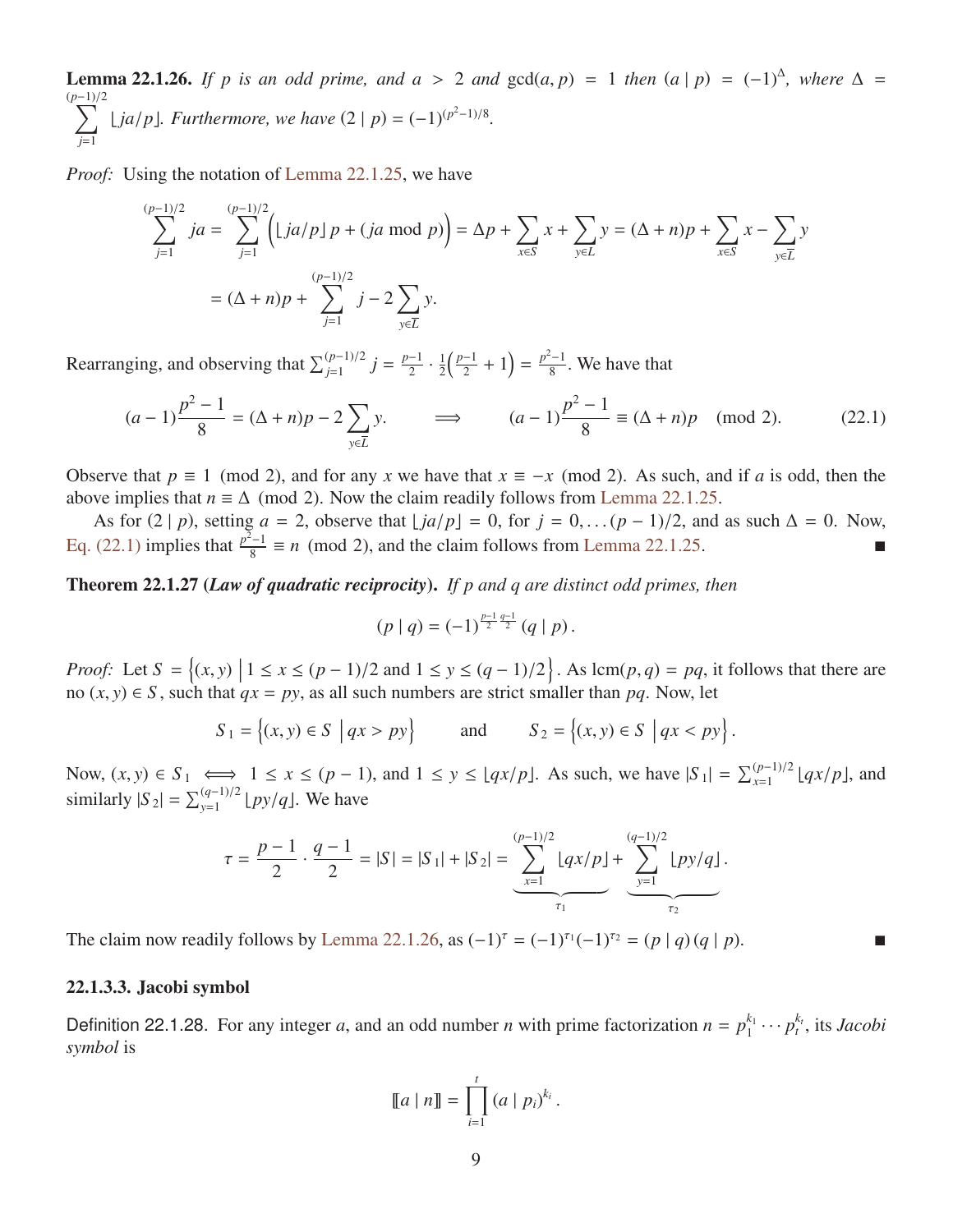**Claim 22.1.29.** *For odd integers*  $n_1, ..., n_k$ , we have that  $\sum_{i=1}^{k} (n_i - 1)/2 \equiv (\prod_{i=1}^{k} n_i - 1)/2$  (mod 2).

*Proof:* We prove for two odd integers *x* and *y*, and apply this repeatedly to get the claim. Indeed, we have *x* − 1 2 + *y* − 1 2  $\equiv \frac{xy-1}{2}$ 2  $(mod 2) \iff 0 \equiv$ *xy* − *x* + 1 − *y* + 1 − 1 2  $(mod 2) \iff 0 \equiv$ *xy* − *x* − *y* + 1 2  $(mod 2) \iff 0 \equiv$  $(x-1)(y-1)$  $\frac{2(1)(1-1)}{2}$  (mod 2), which is obviously true.

<span id="page-9-1"></span>**Lemma 22.1.30 (***Law of quadratic reciprocity***).** For n and m positive odd integers, we have that  $\llbracket n \mid m \rrbracket =$  $(-1)^{\frac{n-1}{2}\frac{m-1}{2}}$  [*m* | *n*] .

*Proof:* Let  $n = \prod_{i=1}^{v} p_i$  and Let  $m = \prod_{j=1}^{u} q_j$  be the prime factorization of the two numbers (allowing repeated factors). If they share a common factor p, then both  $\llbracket n \mid m \rrbracket$  and  $\llbracket m \mid n \rrbracket$  contain a zero term when expanded, as  $(n | p) = (m | p) = 0$ . Otherwise, we have

$$
\llbracket n \mid m \rrbracket = \prod_{i=1}^{\nu} \prod_{j=1}^{\mu} \llbracket p_i \mid q_j \rrbracket = \prod_{i=1}^{\nu} \prod_{j=1}^{\mu} \left( p_i \mid q_j \right) = \prod_{i=1}^{\nu} \prod_{j=1}^{\mu} \left( p_i \mid q_j \right) = \prod_{i=1}^{\nu} \prod_{j=1}^{\mu} \left( -1 \right)^{(q_j - 1)/2 \cdot (p_i - 1)/2} \left( q_j \mid p_i \right)
$$

$$
= \underbrace{\prod_{i=1}^{\nu} \prod_{j=1}^{\mu} (-1)^{(q_j - 1)/2 \cdot (p_i - 1)/2}}_{s} \cdot \left( \prod_{i=1}^{\nu} \prod_{j=1}^{\mu} \left( q_j \mid p_i \right) \right) = s \llbracket m \mid n \rrbracket.
$$

by [Theorem 22.1.27.](#page-8-1) As for the value of *s*, observe that

$$
s = \prod_{i=1}^{\nu} \left( \prod_{j=1}^{\mu} (-1)^{(q_j-1)/2} \right)^{(p_i-1)/2} = \prod_{i=1}^{\nu} \left( (-1)^{(m-1)/2} \right)^{(p_i-1)/2} = \left( \prod_{i=1}^{\nu} (-1)^{(p_i-1)/2} \right)^{(m-1)/2} = (-1)^{(n-1)/2 \cdot (m-1)/2},
$$

by repeated usage of [Claim 22.1.29.](#page-8-2)

<span id="page-9-0"></span>**Lemma 22.1.31.** *For odd integers n and m, we have that*  $\frac{n^2 - 1}{2}$ 8 +  $m^2 - 1$ 8  $\equiv \frac{n^2m^2-1}{2}$  $\frac{1}{8}$  (mod 2).

*Proof:* For an odd integer *n*, we have that either (i) 2 | *n* − 1 and 4 | *n* + 1, or (ii) 4 | *n* − 1 and 2 | *n* + 1. As such,  $8 | n^2 - 1 = (n - 1)(n + 1)$ . In particular,  $64 | (n^2 - 1)(m^2 - 1)$ . We thus have that

$$
\frac{(n^2 - 1)(m^2 - 1)}{8} \equiv 0 \pmod{2} \iff \frac{n^2m^2 - n^2 - m^2 + 1}{8} \equiv 0 \pmod{2}
$$

$$
\iff \frac{n^2m^2 - 1}{8} \equiv \frac{n^2 - m^2 - 2}{8} \pmod{2}
$$

$$
\iff \frac{n^2 - 1}{8} + \frac{m^2 - 1}{8} \equiv \frac{n^2m^2 - 1}{8} \pmod{2}
$$

<span id="page-9-5"></span><span id="page-9-2"></span>Lemma 22.1.32. *Let m*, *n be odd integers, and a*, *b be any integers. We have the following:*

- $(A)$   $[a b | n] = [a | n] [b | n].$
- $(B)$   $[a \mid nm] = [a \mid n] [a \mid m].$
- <span id="page-9-3"></span>*(C) If*  $a \equiv b \pmod{n}$  *then*  $[ a | n ] = [ b | n ]$ *.*
- <span id="page-9-4"></span>*(D) If*  $gcd(a, n) > 1$  *then*  $[ a | n ] = 0$ *.*
- *(E)*  $\llbracket 1 \mid n \rrbracket = 1$ .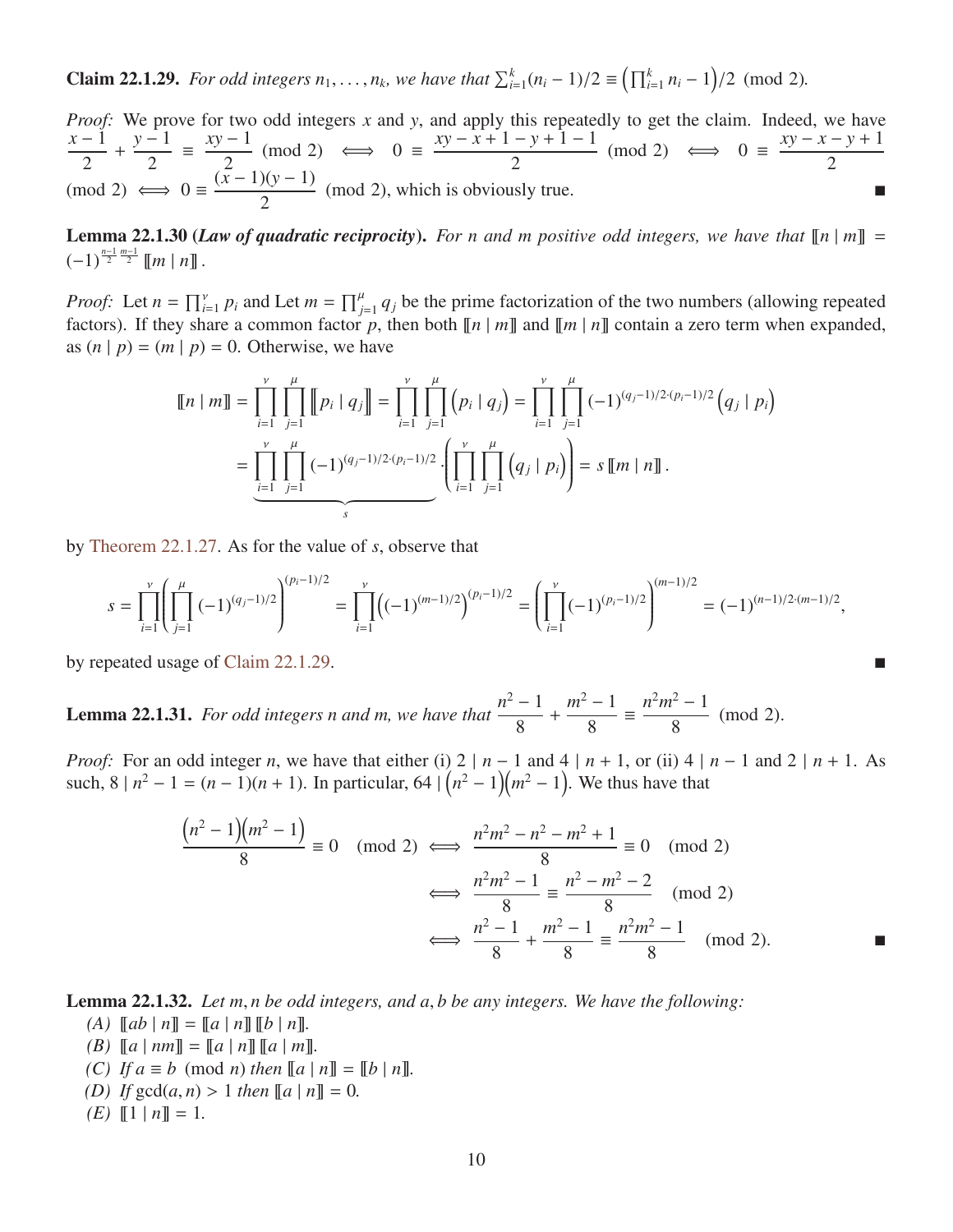<span id="page-10-1"></span><span id="page-10-0"></span> $(F)$   $[2 | n] = (-1)^{(n^2-1)/8}.$  $(G)$   $\llbracket n \mid m \rrbracket = (-1)^{\frac{n-1}{2}} \mathbb{Z}^{\frac{m-1}{2}} \llbracket m \mid n \rrbracket$ .

*Proof:* (A) Follows immediately, as  $(ab | p_i) = (a | p_i)(b | p_i)$ , see [Lemma 22.1.24](#page-7-2)<sub>[p8](#page-7-2)</sub>.

- (B) Immediate from definition.
- (C) Follows readily from Lemma  $22.1.24_{p8}$  $22.1.24_{p8}$  $22.1.24_{p8}$  (iii).
- (D) Indeed, if  $p \mid \gcd(a, n)$  and  $p > 1$ , then  $(a \mid p)^k = (0 \mid p)^k = 0$  appears as a term in  $\llbracket a \mid n \rrbracket$ .<br>(E) Obvious by definition
- (E) Obvious by definition.

(F) By [Lemma 22.1.26](#page-7-1)<sub>[p9](#page-7-1)</sub>, for a prime *p*, we have  $(2 | p) = (-1)^{(p^2-1)/8}$ . As such, writing  $n = \prod_{i=1}^{t} p_i$  as a product of primes (allowing repeated primes), we have

$$
[\![2 \mid n]\!] = \prod_{i=1}^t (2 \mid p_i) = \prod_{i=1}^t (-1)^{(p_i^2 - 1)/8} = (-1)^{\Delta},
$$

where  $\Delta = \sum_{i=1}^{t} (p_i^2 - 1)/8$ . As such, we need to compute the  $\Delta$  (mod 2), which by [Lemma 22.1.31,](#page-9-0) is

$$
\Delta \equiv \sum_{i=1}^{t} \frac{p_i^2 - 1}{8} \equiv \frac{\prod_{i=1}^{t} p_i^2 - 1}{8} \equiv \frac{n^2 - 1}{8} \pmod{2},
$$

and as such  $\llbracket 2 \mid n \rrbracket = (-1)^{\Delta} = (-1)^{(n^2-1)/8}$ .

(G) This is [Lemma 22.1.30.](#page-9-1)

### <span id="page-10-3"></span>22.1.3.4. Jacobi $(a, n)$ : Computing the Jacobi symbol

Given *a* and *n* (*n* is an odd number), we are interested in computing (in polynomial time) the Jacobi symbol [[a | n]]. The algorithm **Jacobi**(*a*, *n*) works as follows:<br>(A) If  $a = 0$  then return 0 // Since  $[0 | n] = 0$ .

- (A) If  $a = 0$  then return 0
- (B) If  $a > n$  then return **Jacobi**(*a* (mod *n*), *n*) // [Lemma 22.1.32](#page-9-2) [\(C\)](#page-9-3)<br>(C) If  $gcd(a, n) > 1$  then return 0 // Lemma 22.1.32 (D)
- (C) If  $gcd(a, n) > 1$  then return 0

(D) If 
$$
a = 2
$$
 then

(I) Compute  $\Delta = n^2 - 1 \pmod{16}$ ,

(II) Return 
$$
(-1)^{\Delta/8 \pmod{2}}
$$
 // As  $(n^2-1)/8 \equiv \Delta/8 \pmod{2}$ , and by Lemma 22.1.32 (F)

- (E) If 2 | *a* then return **Jacobi** $(2, n)$  \* **Jacobi** $(a/2, n)$  // [Lemma 22.1.32](#page-9-2) [\(A\)](#page-9-5) // Must be that  $a$  and  $b$  are both odd,  $a < n$ , and they are coprime (F)  $a' := a \pmod{4}$ , *n*  $n' := n \pmod{4}$ ,  $:= n \pmod{4}, \qquad \beta = (a$ <br>((By Lemma 22, 1)  $\binom{0}{-1}$ (*n'* – 1)/4.
	- return (−1)<sup>β</sup> **Jacobi**(*n*, *a*) // By [Lemma 22.1.32](#page-9-2) [\(G\)](#page-10-1)

Ignoring the recursive calls, all the operations takes polynomial time. Clearly, computing  $Jacobi(2, n)$ takes polynomial time. Otherwise, observe that Jacobi reduces its input size by say, one bit, at least every two recursive calls, and except the  $a = 2$  case, it always perform only a single call. Thus, it follows that its running time is polynomial. We thus get the following.

**Lemma 22.1.33.** *Given integers a and n, where n is odd, then*  $[a | n]$  *can be computed in polynomial time.* 

#### 22.1.3.5. Subgroups induced by the Jacobi symbol

For an *n*, consider the set

<span id="page-10-2"></span>
$$
J_n = \left\{ a \in \mathbb{Z}_n^* \mid \llbracket a \mid n \rrbracket \equiv a^{(n-1)/2} \bmod n \right\}.
$$
 (22.2)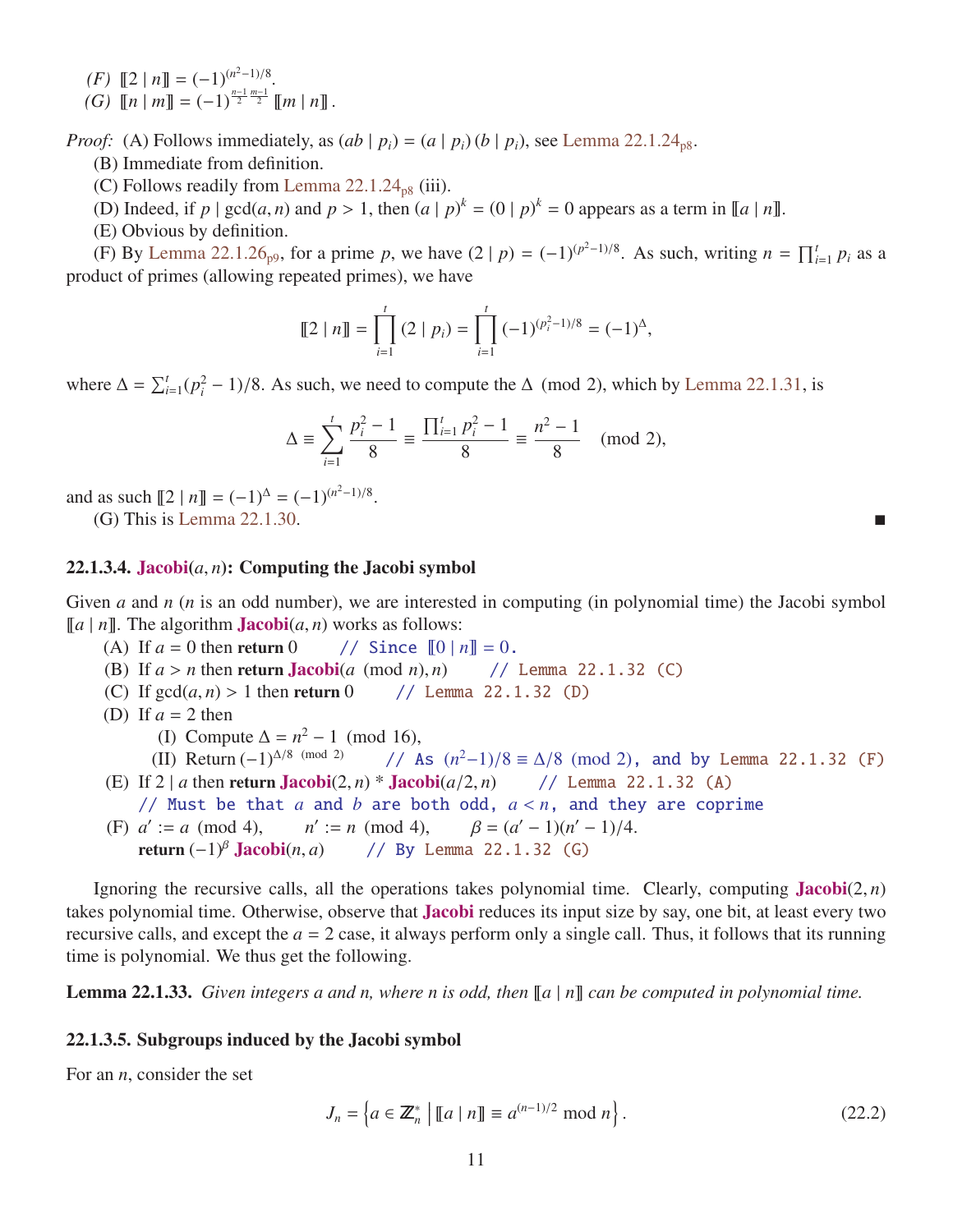# **Claim 22.1.34.** *The set*  $J_n$  *is a subgroup of*  $\mathbb{Z}_n^*$ .

*Proof:* For  $a, b \in J_n$ , we have that  $[[ab \mid n]] \equiv [[a \mid n]] [[b \mid n]] \equiv a^{(n-1)/2}b^{(n-1)/2} \equiv (ab)^{(n-1)/2} \mod n$ , implying that  $ab \in I$ . Now  $[[1 \mid n]] = 1$ , so  $1 \in I$ . Now for  $a \in I$ , let  $a^{-1}$  the inverse of a (which is a number in  $\mathbb{Z}^*$  $ab \in J_n$ . Now,  $[1 | n] = 1$ , so  $1 \in J_n$ . Now, for  $a \in J_n$ , let  $a^{-1}$  the inverse of *a* (which is a number in  $\mathbb{Z}_n^*$ ). Observe that  $a(a^{-1}) = kn + 1$ , for some *k*, and as such, we have

$$
1 = \llbracket 1 | n \rrbracket = \llbracket kn + 1 | n \rrbracket = \llbracket aa^{-1} | n \rrbracket = \llbracket kn + 1 | n \rrbracket = \llbracket a | n \rrbracket \llbracket a^{-1} | n \rrbracket.
$$

And modulo *n*, we have

$$
1 \equiv [a \mid n] \, [a^{-1} \mid n] \equiv a^{(n-1)/2} \, [a^{-1} \mid n] \mod n.
$$

Which implies that  $(a^{-1})^{(n-1)/2} \equiv a^{-1} |n| \mod n$ . That is  $a^{-1} \in J_n$ .

Namely,  $J_n$  contains the identity, it is closed under inverse and multiplication, and it is now easy to verify that fulfill the other requirements to be a group.

<span id="page-11-0"></span>**Lemma 22.1.35.** Let n be an odd integer that is composite, then  $|J_n| \leq |\mathbb{Z}_n^*|/2$ .

*Proof:* Let has the prime factorization  $n = \prod_{i=1}^{t} p_i^{k_i}$  $i_i^k$ . Let  $q = p_1^{k_1}$  $n_1^{k_1}$ , and  $m = n/q$ . By [Lemma 22.1.20](#page-6-1)<sub>[p7](#page-6-1)</sub>, the group  $n \in \mathbb{Z}^*$  such that  $\mathbb{Z}_{q}^{*}$  is cyclic, and let *g* be its generator. Consider the element  $a \in \mathbb{Z}_{n}^{*}$  such that

$$
a \equiv g \mod q
$$
 and  $a \equiv 1 \mod m$ .

Such a number *a* exists and its unique, by the Chinese remainder theorem [\(Theorem 22.1.6](#page-2-0)<sub>[p3](#page-2-0)</sub>). In particular, let  $m = \prod_{i=2}^{t} p_i^{k_i}$  $i_i$ , and observe that, for all *i*, we have  $a \equiv 1 \pmod{p_i}$ , as  $p_i \mid m$ . As such, writing the Jacobi symbol explicitly, we have

$$
\llbracket a \mid n \rrbracket = \llbracket a \mid q \rrbracket \prod_{i=2}^t (a \mid p_i)^{k_i} = \llbracket a \mid q \rrbracket \prod_{i=2}^t (1 \mid p_i)^{k_i} = \llbracket a \mid q \rrbracket \prod_{i=2}^t 1 = \llbracket a \mid q \rrbracket = \llbracket g \mid q \rrbracket.
$$

since  $a \equiv g \pmod{q}$ , and [Lemma 22.1.32](#page-9-2)<sub>[p10](#page-9-2)</sub> [\(C\).](#page-9-3) At this point there are two possibilities:

(A) If  $k_1 = 1$ , then  $q = p_1$ , and  $\llbracket g \mid q \rrbracket = (g \mid q) = g^{(q-1)/2} \pmod{q}$ . But *g* is a generator of  $\mathbb{Z}_q^*$ , and its order is  $q-1$ . As such  $g^{(q-1)/2} \equiv -1 \pmod{q}$ , see [Definition 22.1.23](#page-7-3)<sub>[p8](#page-7-3)</sub>. We conclude that  $[[a \mid n]] = -1$ . If we assume that  $J_n = \mathbb{Z}_n^*$ , then  $[\![a \mid n]\!] \equiv a^{(n-1)/2} \equiv -1 \pmod{n}$ . Now, as  $m \mid n$ , we have

$$
a^{(n-1)/2} \equiv_m \left( a^{(n-1)/2} \bmod n \right) \bmod m \equiv_m -1.
$$

But this contradicts the choice of *a* as  $a \equiv 1 \pmod{m}$ .

(B) If  $k_1 > 1$  then  $q = p_1^{k_1}$ <br> $I = \mathbb{Z}^*$  then  $q^{(n-1)/2}$  $\int_1^{k_1}$ . Arguing as above, we have that  $[ a | n ] = (-1)^{k_1}$ . Thus, if we assume that  $J_n = \mathbb{Z}_n^*$ , then  $a^{(n-1)/2} \equiv -1 \pmod{n}$  or  $a^{(n-1)/2} \equiv 1 \pmod{n}$ . This implies that  $a^{n-1} \equiv 1 \pmod{n}$ . Thus,  $a^{n-1} \equiv 1 \pmod{q}$ .

Now  $a \equiv g \mod q$ , and thus  $g^{n-1} \equiv 1 \pmod{q}$ . This implies that the order of  $g \text{ in } \mathbb{Z}_q^*$  must divide *n* − 1. That is ord(*g*) =  $\phi(q) | n - 1$ . Now, since  $k_1 \ge 2$ , we have that  $p_1 | \phi(q) = (p_1^{k_1})$ <br> *p* = *p*<sup>k<sub>1</sub></sub> *m*<sub>2</sub> 2 1.8 *s*. We conclude that  $p_1 | n - 1$  and  $p_2 | n$  which is of course impossible</sup>  $\binom{k_1}{1}(p_1-1)$ , see [Lemma 22.1.8](#page-2-1)<sub>[p3](#page-2-1)</sub>. We conclude that  $p_1 | n - 1$  and  $p_1 | n$ , which is of course impossible, as  $p_1 > 1$ .

We conclude that  $J_n$  must be a proper subgroup of  $\mathbb{Z}_n^*$ , but, by [Lemma 22.1.11](#page-4-1)<sub>[p5](#page-4-1)</sub>, it must be that  $|J_n| \cdot |\mathbb{Z}_n^*|$ . But this implies that  $|J_n| \leq |\mathbb{Z}_n^*|$  $\vert/2$ .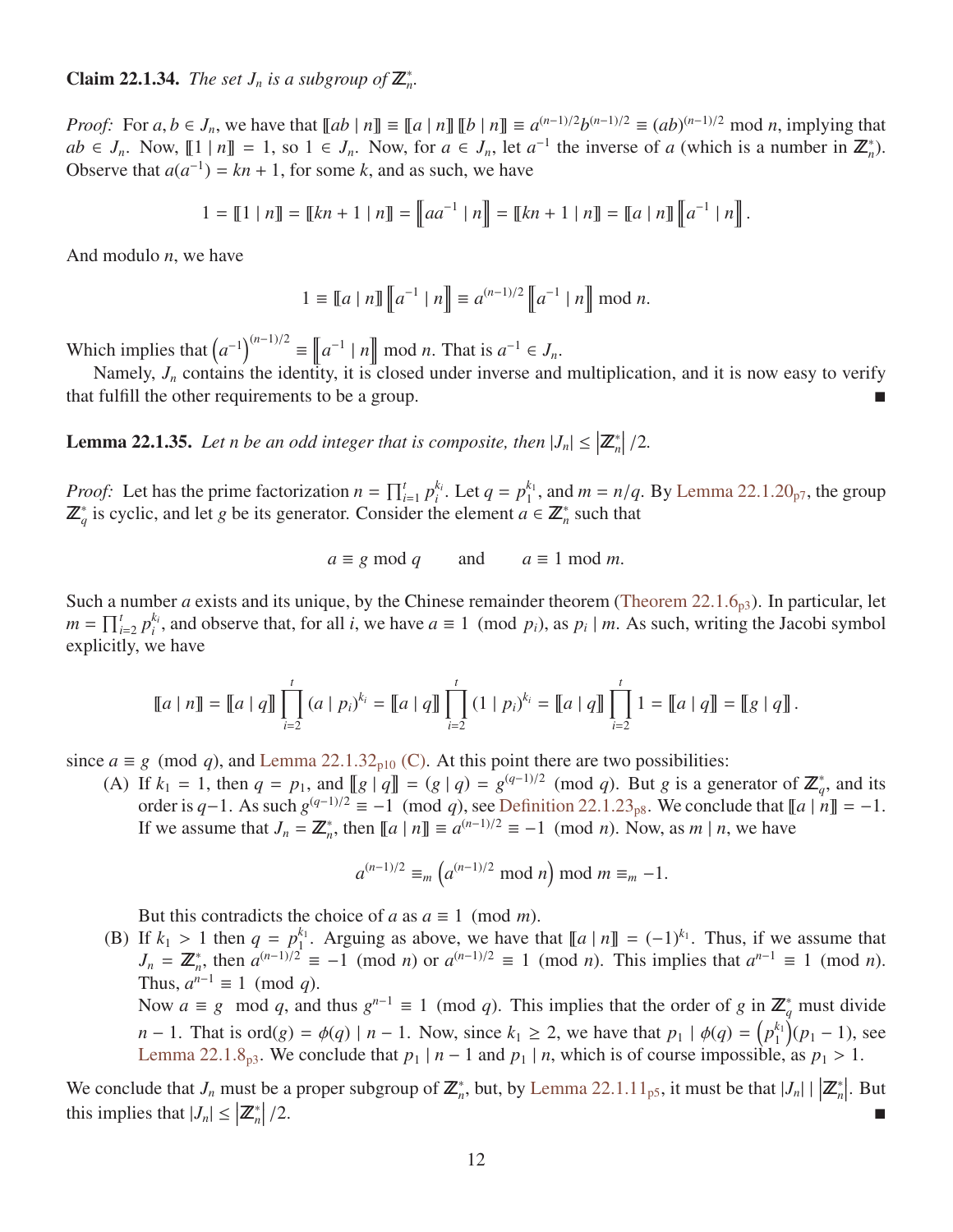# 22.2. Primality testing

The primality test is now easy<sup>3</sup>. Indeed, given a number *n*, first check if it is even (duh!). Otherwise, randomly pick a number  $r \in \{2, \ldots, n-1\}$ . If  $gcd(r, n) > 1$  then the number is composite. Otherwise, check if  $r \in J_n$  (see Eq.  $(22.2)_{p11}$  $(22.2)_{p11}$  $(22.2)_{p11}$ , by computing  $x = \llbracket r \mid n \rrbracket$  in polynomial time, see [Section 22.1.3.4](#page-10-3)<sub>p11</sub>, and  $x' = a^{(n-1)/2} \mod n$ . (see [Lemma 22.1.7](#page-2-2)<sub>[p3](#page-2-2)</sub>). If  $x = x'$  then the algorithm returns is prime, otherwise it returns it is composite.

Theorem 22.2.1. *Given a number n, and a parameter* δ > <sup>0</sup>*, there is a randomized algorithm that, decides if the given number is prime or composite. The running time of the algorithm is*  $O((\log n)^c \log(1/\delta))$ *, where c is*<br>some constant. If the algorithm returns that n is composite then it is. If the algorithm returns that n is prime *some constant. If the algorithm returns that n is composite then it is. If the algorithm returns that n is prime, then is wrong with probability at most* δ*.*

*Proof:* Run the above algorithm  $m = O(\log(1/\delta))$  times. If any of the runs returns that it is composite then the algorithm return that  $n$  is composite, otherwise the algorithms returns that it is a prime.

If the algorithm fails, then *n* is a composite, and let  $r_1, \ldots, r_m$  be the random numbers the algorithm picked. The algorithm fails only if  $r_1, \ldots, r_m \in J_n$ , but since  $|J_n| \leq |\mathbb{Z}_n^2|/2$ , by [Lemma 22.1.35](#page-11-0)<sub>[p12](#page-11-0)</sub>, it follows that this happens with probability at most  $(|J_n|/|\mathbb{Z}_n^2|)$  $\int_{0}^{m} \leq 1/2^{m} \leq \delta$ , as claimed.

### 22.2.1. Distribution of primes

<span id="page-12-1"></span>In the following, let  $\pi(n)$  denote the number of primes between 1 and *n*. Here, we prove that  $\pi(n) = \Theta(n/\log n)$ .

**Lemma 22.2.2.** Let  $\Delta$  be the product of all the prime numbers p, where  $m < p \le 2m$ . We have that  $\Delta \le {2m \choose m}$ *m .*

*Proof:* Let *X* be the product of the all composite numbers between *m* and 2*m*, we have

$$
\binom{2m}{m} = \frac{2m \cdot (2m-1) \cdots (m+2) \cdot (m+1)}{m \cdot (m-1) \cdots 2 \cdot 1} = \frac{X \cdot \Delta}{m \cdot (m-1) \cdots 2 \cdot 1}.
$$

Since none of the numbers between 2 and *m* divides any of the factors of  $\Delta$ , it must be that the number  $\frac{X}{m \cdot (m-1)\cdots 2\cdot 1}$ is an integer number, as  $\binom{2m}{m}$  $\binom{2m}{m}$  is an integer. Therefore,  $\binom{2m}{m}$  $\binom{2m}{m}$  = *c* · ∆, for some integer *c* > 0, implying the claim.

<span id="page-12-2"></span>**Lemma 22.2.3.** *The number of prime numbers between m and 2m is*  $O(m/\ln m)$ *.* 

*Proof:* Let us denote all primes between *m* and 2*m* as  $p_1 < p_2 < \cdots < p_k$ . Since  $p_1 \ge m$ , it follows from Lemma 22.2.2 that  $m^k < \prod_{k=1}^k p_k < 2^{2m}$ . Now taking log of both sides, we have  $k \log m < 2m$ . Namely [Lemma 22.2.2](#page-12-1) that  $m^k \le \prod_{i=1}^k p_i \le \binom{2m}{m}$  $\binom{2m}{m} \leq 2^{2m}$ . Now, taking log of both sides, we have  $k \lg m \leq 2m$ . Namely,  $k \leq 2m/\lg m$ .

Lemma 22.2.4.  $\pi(n) = O(n/\ln n)$ .

*Proof:* Let the number of primes less than *n* be Π(*n*), then by [Lemma 22.2.3,](#page-12-2) there exist some positive constant *C*, such that for all  $\forall n \ge N$ , we have  $\Pi(2n) - \Pi(n) \le C \cdot n / \ln n$ . Namely,  $\Pi(2n) \le C \cdot n / \ln n + \Pi(n)$ . Thus,  $\Pi(2n) \leq$  lg *n*  $\sum$ *i*=0 ĺ  $\Pi(2n/2^{i}) - \Pi(2n/2^{i+1})\n\bigg)$ ≤  $\lceil \lg n \rceil$  $\sum$ *i*=0  $C \cdot \frac{n/2^{i}}{\ln(n/2)}$  $ln(n/2^i)$  $= O\left(\frac{n}{2}\right)$ ln *n* , by observing that the summation behaves like a decreasing geometric series.

<span id="page-12-3"></span><span id="page-12-0"></span><sup>③</sup>One could even say "trivial" with heavy Russian accent.